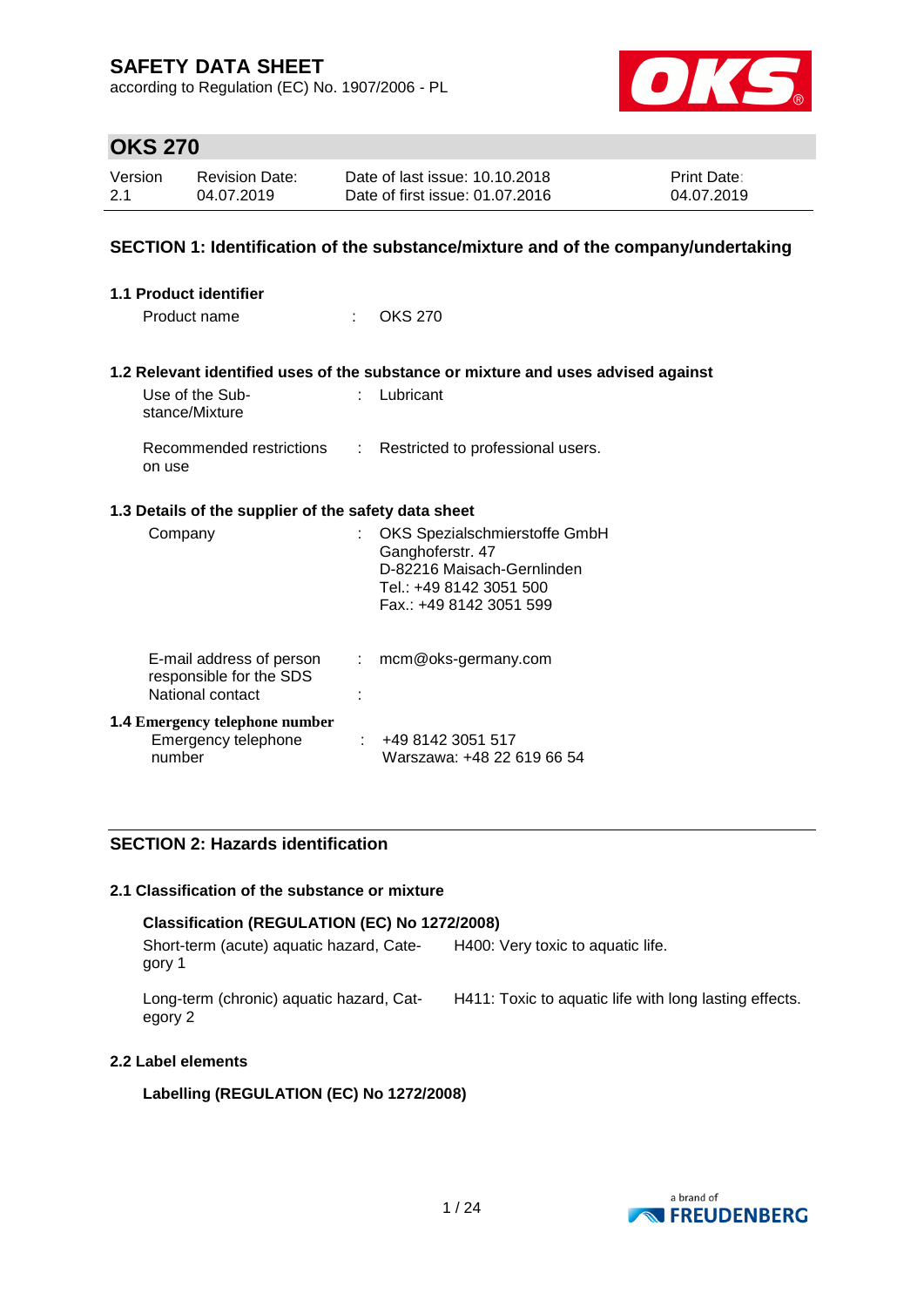according to Regulation (EC) No. 1907/2006 - PL



## **OKS 270**

| Version<br>2.1 |             | <b>Revision Date:</b><br>04.07.2019 |    | Date of last issue: 10.10.2018<br>Date of first issue: 01.07.2016 |                                                          | <b>Print Date:</b><br>04.07.2019 |
|----------------|-------------|-------------------------------------|----|-------------------------------------------------------------------|----------------------------------------------------------|----------------------------------|
|                |             | Hazard pictograms                   | ä. |                                                                   |                                                          |                                  |
|                | Signal word |                                     | ٠  | Warning                                                           |                                                          |                                  |
|                |             | Hazard statements                   | ÷  | H410                                                              | Very toxic to aquatic life with long lasting<br>effects. |                                  |
|                |             | Precautionary statements            | ÷  | <b>Prevention:</b><br>P <sub>273</sub><br><b>Response:</b>        | Avoid release to the environment.                        |                                  |
|                |             |                                     |    | P391                                                              | Collect spillage.                                        |                                  |

### **Additional Labelling**

EUH208 Contains Benzenesulfonic acid, di-C10-14-alkyl derivs., calcium salts. May produce an allergic reaction.

### **2.3 Other hazards**

This substance/mixture contains no components considered to be either persistent, bioaccumulative and toxic (PBT), or very persistent and very bioaccumulative (vPvB) at levels of 0.1% or higher.

### **SECTION 3: Composition/information on ingredients**

### **3.2 Mixtures**

Chemical nature : Mineral oil.

PTFE solid lubricant lithium soap

### **Hazardous components**

| Chemical name                                  | CAS-No.<br>EC-No.<br>Index-No.<br><b>Registration number</b> | Classification                    | Concentration<br>limits<br>M-Factor<br><b>Notes</b> | Concentration<br>(% w/w) |
|------------------------------------------------|--------------------------------------------------------------|-----------------------------------|-----------------------------------------------------|--------------------------|
| distillates (petroleum),<br>hydrotreated heavy | 64742-54-7<br>265-157-1                                      | Asp. Tox.1; H304                  |                                                     | $>= 30 - 50$             |
| paraffinic                                     |                                                              |                                   | Note L, Note H                                      |                          |
|                                                | 649-467-00-8                                                 |                                   |                                                     |                          |
| Amines, N-tallow al-                           | 61791-53-5                                                   | Skin Irrit.2; H315                |                                                     | $>= 2.5 - 10$            |
| kyltrimethylenedi-,                            | 263-186-4                                                    | Eye Irrit.2; H319                 | M-Factor: 10/1                                      |                          |
| oleates                                        |                                                              | STOT RE2; H373<br>Aquatic Acute1; |                                                     |                          |
|                                                |                                                              | H400                              |                                                     |                          |
|                                                |                                                              | Aquatic Chronic1;                 |                                                     |                          |

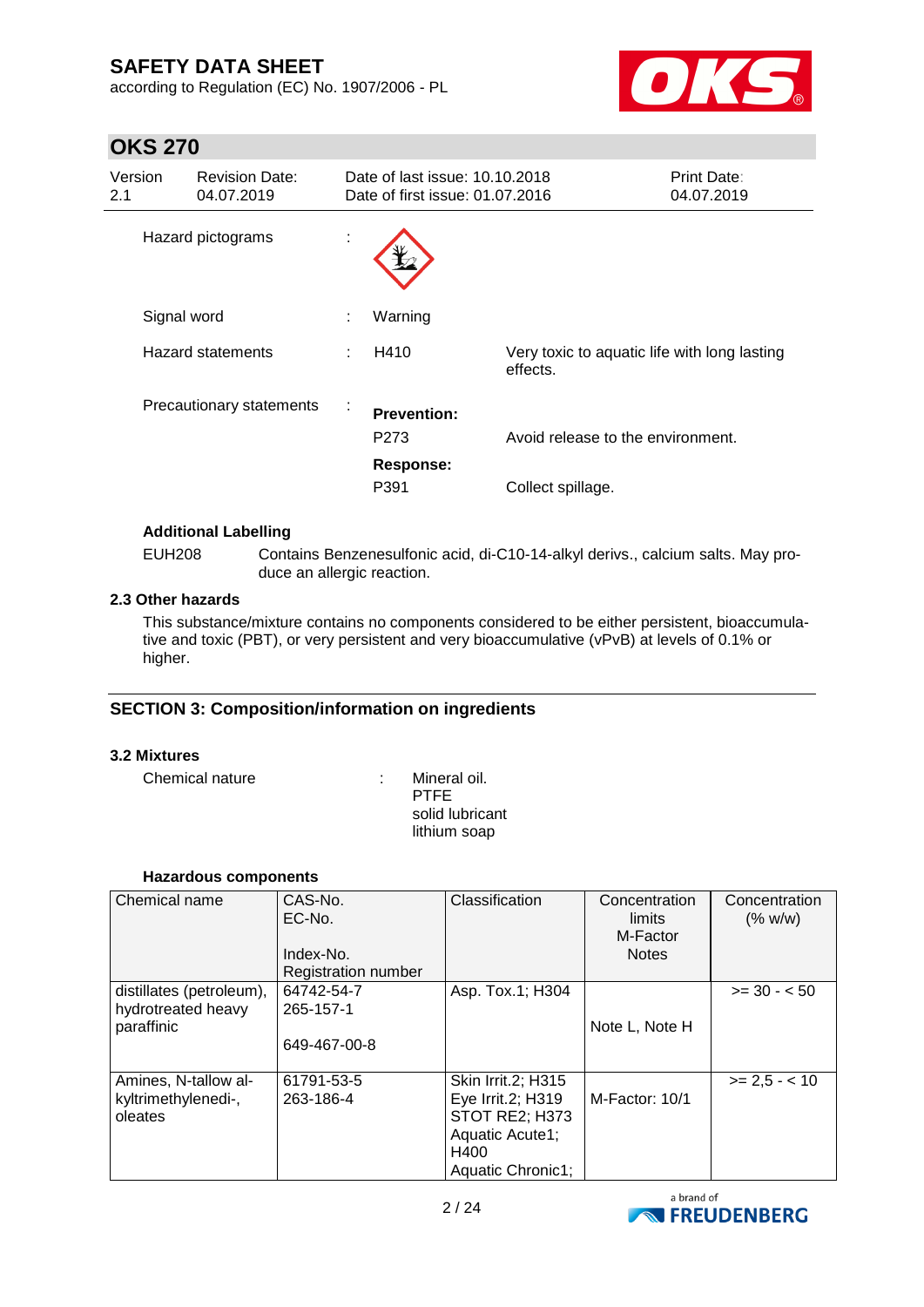according to Regulation (EC) No. 1907/2006 - PL



## **OKS 270**

| Version | <b>Revision Date:</b> | Date of last issue: 10.10.2018  | <b>Print Date:</b> |
|---------|-----------------------|---------------------------------|--------------------|
| 2.1     | 04.07.2019            | Date of first issue: 01.07.2016 | 04.07.2019         |

|                                                                      |                                                                            | H410                                                 |                                          |              |
|----------------------------------------------------------------------|----------------------------------------------------------------------------|------------------------------------------------------|------------------------------------------|--------------|
| zinc oxide                                                           | 1314-13-2<br>215-222-5<br>030-013-00-7<br>01-2119463881-32-<br><b>XXXX</b> | Aquatic Acute1;<br>H400<br>Aquatic Chronic1;<br>H410 | M-Factor: 1/1                            | $>= 1 - 2.5$ |
| Benzenesulfonic acid,<br>$di-C10-14-alkyl$<br>derivs., calcium salts | Not Assigned<br>939-603-7<br>01-2119978241-36-<br><b>XXXX</b>              | Skin Sens.1B;<br>H317                                | $> 10 - 100 \%$<br>Skin Sens.1B,<br>H317 | $>= 0,1 - 1$ |

For explanation of abbreviations see section 16.

### **SECTION 4: First aid measures**

### **4.1 Description of first aid measures**

| If inhaled              | : Remove person to fresh air. If signs/symptoms continue, get<br>medical attention.<br>Keep patient warm and at rest.<br>If unconscious, place in recovery position and seek medical<br>advice.<br>Keep respiratory tract clear.<br>If breathing is irregular or stopped, administer artificial respira-<br>tion. |
|-------------------------|-------------------------------------------------------------------------------------------------------------------------------------------------------------------------------------------------------------------------------------------------------------------------------------------------------------------|
| In case of skin contact | Take off all contaminated clothing immediately.<br>Wash off immediately with soap and plenty of water.<br>Get medical attention immediately if irritation develops and<br>persists.<br>Wash clothing before reuse.<br>Thoroughly clean shoes before reuse.                                                        |
| In case of eye contact  | : Rinse immediately with plenty of water, also under the eyelids,<br>for at least 10 minutes.<br>If eye irritation persists, consult a specialist.                                                                                                                                                                |
| If swallowed            | Move the victim to fresh air.<br>If unconscious, place in recovery position and seek medical<br>advice.                                                                                                                                                                                                           |

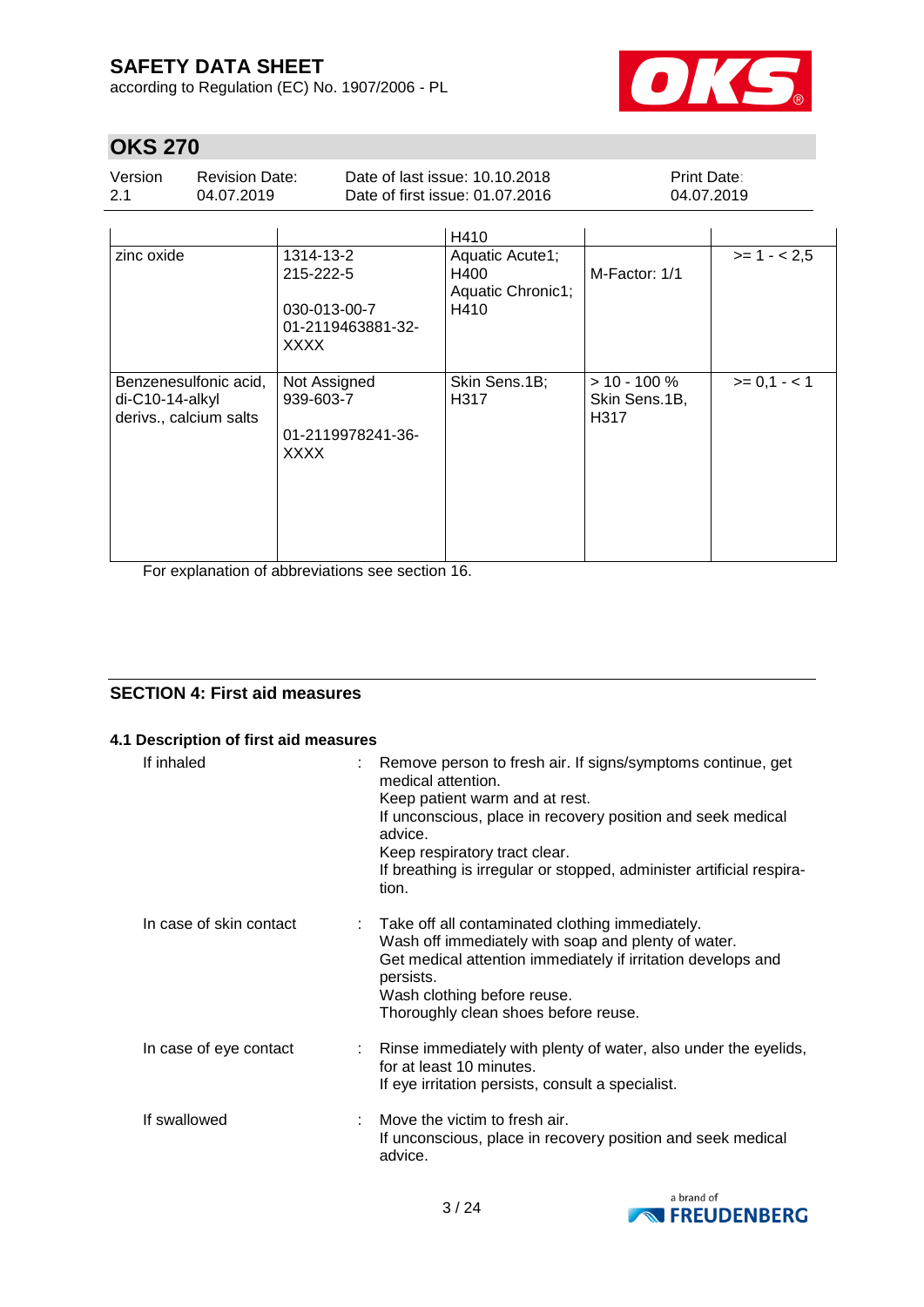according to Regulation (EC) No. 1907/2006 - PL



## **OKS 270**

| Version<br>2.1 | <b>Revision Date:</b><br>04.07.2019 | Date of last issue: 10.10.2018<br>Date of first issue: 01.07.2016                                                                         | <b>Print Date:</b><br>04.07.2019 |
|----------------|-------------------------------------|-------------------------------------------------------------------------------------------------------------------------------------------|----------------------------------|
|                |                                     | Keep respiratory tract clear.<br>Do not induce vomiting without medical advice.<br>Never give anything by mouth to an unconscious person. |                                  |
| Symptoms       |                                     | 4.2 Most important symptoms and effects, both acute and delayed<br>: No information available.                                            |                                  |
| <b>Risks</b>   |                                     | : None known.                                                                                                                             |                                  |
| Treatment      |                                     | 4.3 Indication of any immediate medical attention and special treatment needed<br>: No information available.                             |                                  |

### **SECTION 5: Firefighting measures**

| 5.1 Extinguishing media                                                  |    |                                                                                                                                                                         |
|--------------------------------------------------------------------------|----|-------------------------------------------------------------------------------------------------------------------------------------------------------------------------|
| Suitable extinguishing media :                                           |    | Use water spray, alcohol-resistant foam, dry chemical or car-<br>bon dioxide.                                                                                           |
| Unsuitable extinguishing<br>media                                        | ÷. | High volume water jet                                                                                                                                                   |
| 5.2 Special hazards arising from the substance or mixture                |    |                                                                                                                                                                         |
| Specific hazards during fire- : Fire may cause evolution of:<br>fighting |    | Carbon oxides<br>Halogenated compounds<br>Metal oxides<br>Nitrogen oxides (NOx)<br>Oxides of phosphorus                                                                 |
| 5.3 Advice for firefighters                                              |    |                                                                                                                                                                         |
| Special protective equipment :<br>for firefighters                       |    | In the event of fire, wear self-contained breathing apparatus.<br>Use personal protective equipment. Exposure to decomposi-<br>tion products may be a hazard to health. |
| Further information                                                      |    | Standard procedure for chemical fires.<br>Collect contaminated fire extinguishing water separately. This                                                                |

### **SECTION 6: Accidental release measures**

### **6.1 Personal precautions, protective equipment and emergency procedures**

| Personal precautions |  | Evacuate personnel to safe areas.                            |
|----------------------|--|--------------------------------------------------------------|
|                      |  | Use the indicated respiratory protection if the occupational |
|                      |  | exposure limit is exceeded and/or in case of product release |

must not be discharged into drains.

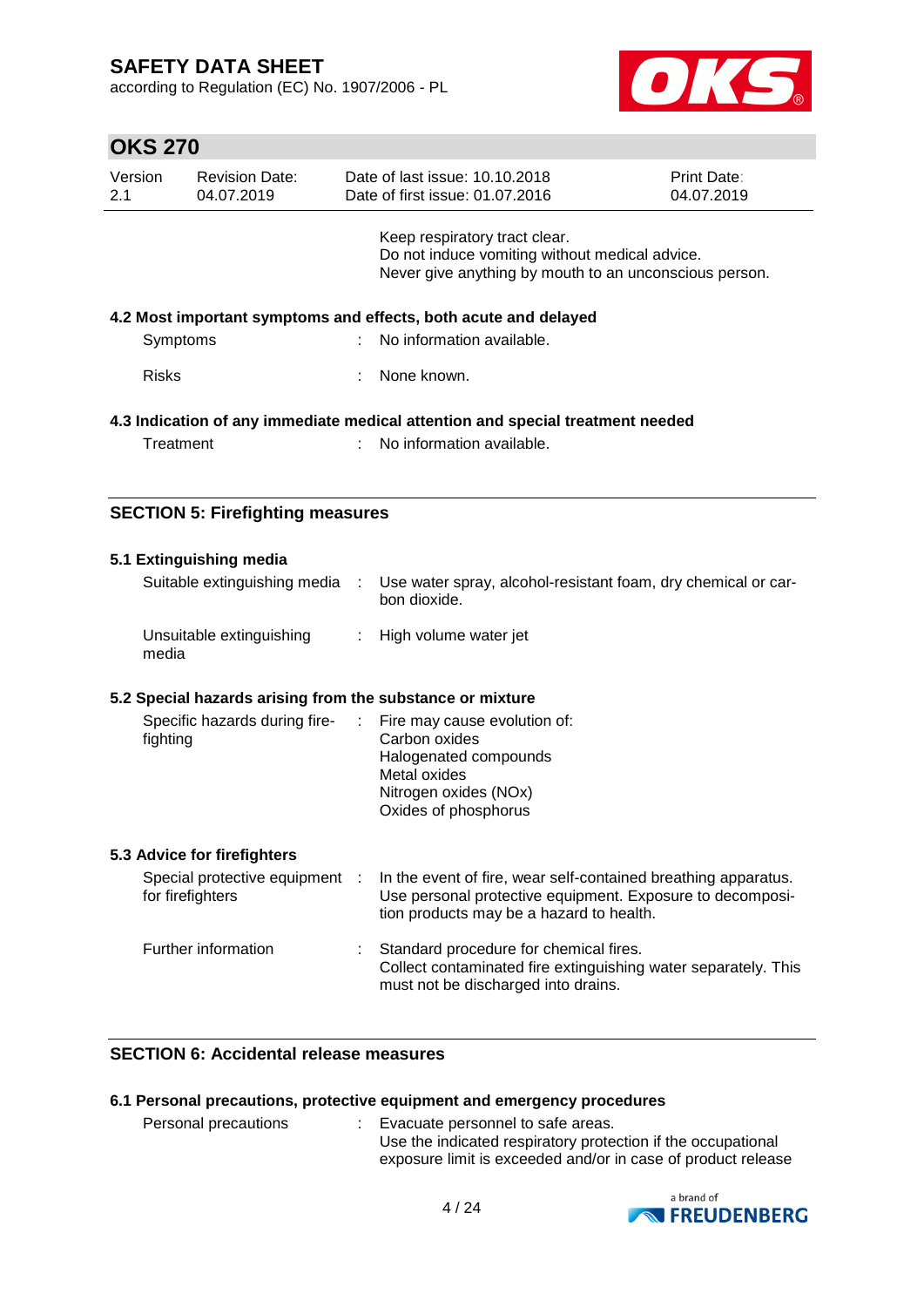according to Regulation (EC) No. 1907/2006 - PL



| <b>OKS 270</b> |                                        |                                                                                                                                                      |                           |
|----------------|----------------------------------------|------------------------------------------------------------------------------------------------------------------------------------------------------|---------------------------|
| Version<br>2.1 | <b>Revision Date:</b><br>04.07.2019    | Date of last issue: 10.10.2018<br>Date of first issue: 01.07.2016                                                                                    | Print Date:<br>04.07.2019 |
|                |                                        | (dust).<br>Do not breathe vapours, aerosols.<br>Refer to protective measures listed in sections 7 and 8.                                             |                           |
|                | <b>6.2 Environmental precautions</b>   |                                                                                                                                                      |                           |
|                | <b>Environmental precautions</b>       | Do not allow contact with soil, surface or ground water.<br>If the product contaminates rivers and lakes or drains inform<br>respective authorities. |                           |
|                |                                        | 6.3 Methods and material for containment and cleaning up                                                                                             |                           |
|                | Methods for cleaning up                | Clean up promptly by sweeping or vacuum.<br>Keep in suitable, closed containers for disposal.                                                        |                           |
|                | 6.4 Reference to other sections        |                                                                                                                                                      |                           |
|                | For personal protection see section 8. |                                                                                                                                                      |                           |
|                | <b>SECTION 7: Handling and storage</b> |                                                                                                                                                      |                           |
|                | 7.1 Precautions for safe handling      |                                                                                                                                                      |                           |
|                | Advice on safe handling                | Avoid contact with skin and eyes.<br>For personal protection see section 8.<br>Smoking eating and dripking should be probibited in the an-           |                           |

| Advice on safe handling                          | Avoid contact with skin and eyes.<br>÷<br>For personal protection see section 8.<br>Smoking, eating and drinking should be prohibited in the ap-<br>plication area.<br>Wash hands and face before breaks and immediately after<br>handling the product.<br>Do not get in eyes or mouth or on skin.<br>Do not get on skin or clothing.<br>Do not ingest.<br>Do not repack.<br>These safety instructions also apply to empty packaging which<br>may still contain product residues.<br>Keep container closed when not in use. |
|--------------------------------------------------|-----------------------------------------------------------------------------------------------------------------------------------------------------------------------------------------------------------------------------------------------------------------------------------------------------------------------------------------------------------------------------------------------------------------------------------------------------------------------------------------------------------------------------|
| Hygiene measures                                 | Wash face, hands and any exposed skin thoroughly after<br>handling.                                                                                                                                                                                                                                                                                                                                                                                                                                                         |
|                                                  | 7.2 Conditions for safe storage, including any incompatibilities                                                                                                                                                                                                                                                                                                                                                                                                                                                            |
| Requirements for storage<br>areas and containers | Store in original container. Keep container closed when not in<br>$\mathcal{L}^{\mathcal{L}}$<br>use. Keep in a dry, cool and well-ventilated place. Containers<br>which are opened must be carefully resealed and kept upright                                                                                                                                                                                                                                                                                             |

### **7.3 Specific end use(s)**

Specific use(s) : Specific instructions for handling, not required.



to prevent leakage. Store in accordance with the particular national regulations. Keep in properly labelled containers.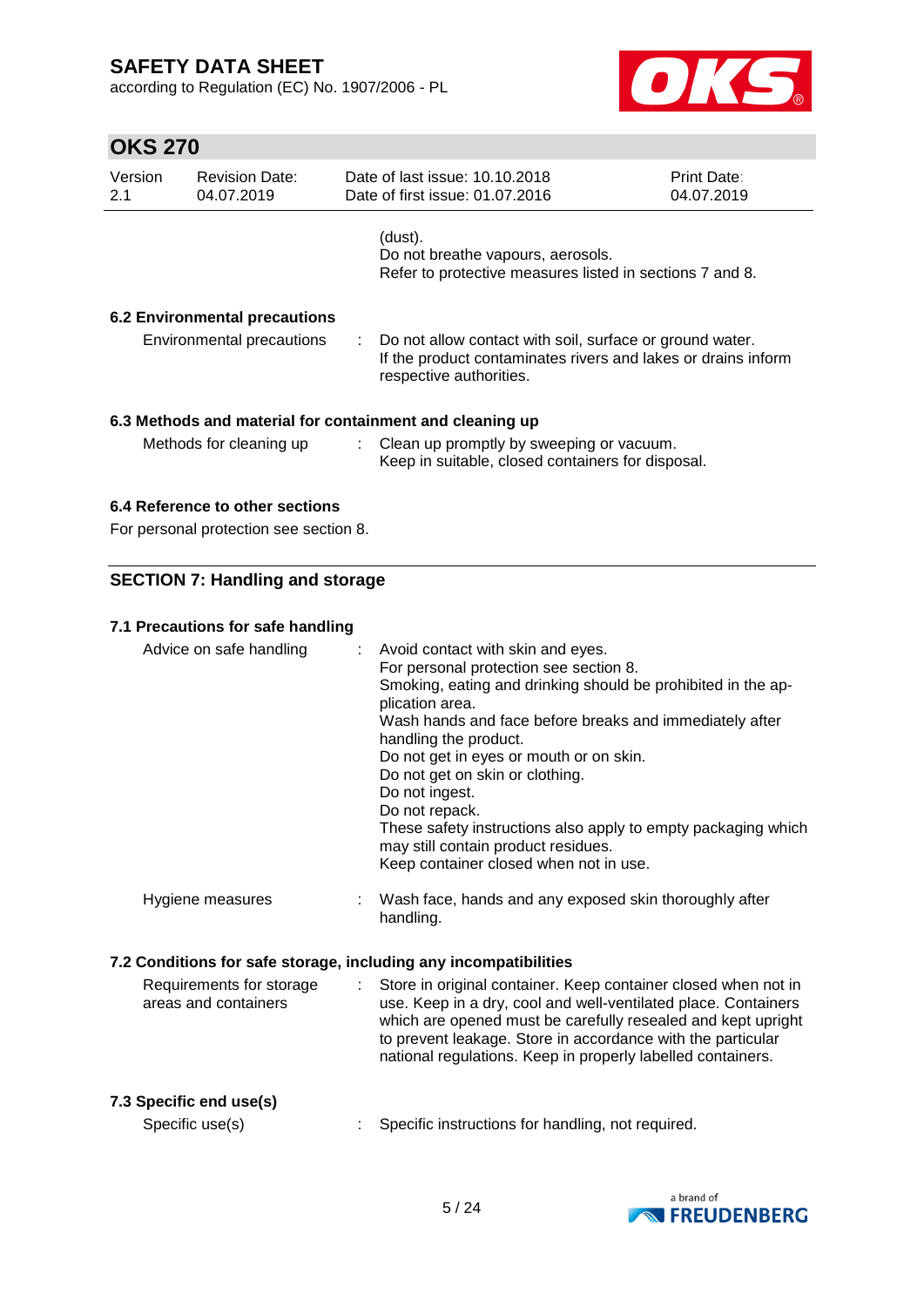according to Regulation (EC) No. 1907/2006 - PL



## **OKS 270**

| Version | <b>Revision Date:</b> | Date of last issue: 10.10.2018  | <b>Print Date:</b> |
|---------|-----------------------|---------------------------------|--------------------|
| 2.1     | 04.07.2019            | Date of first issue: 01.07.2016 | 04.07.2019         |

### **SECTION 8: Exposure controls/personal protection**

### **8.1 Control parameters**

### **Occupational Exposure Limits**

| Components          | CAS-No.                                                                                                                                                                                                             | Value type (Form<br>of exposure)          | Control parameters | <b>Basis</b>   |  |  |  |
|---------------------|---------------------------------------------------------------------------------------------------------------------------------------------------------------------------------------------------------------------|-------------------------------------------|--------------------|----------------|--|--|--|
| zinc oxide          | 1314-13-2                                                                                                                                                                                                           | NDS (inhalable                            | $5 \text{ mg/m}$ 3 | PL OEL         |  |  |  |
|                     |                                                                                                                                                                                                                     | fraction)                                 | (Zinc)             | $(2018-07-07)$ |  |  |  |
| Further information | Inhalable fraction - the fraction of aerosol penetrating through the nose and<br>mouth, which after deposit in the respiratory tract poses a threat to health,<br>determined in accordance with standard PN-EN 481. |                                           |                    |                |  |  |  |
|                     |                                                                                                                                                                                                                     | PL OEL<br>NDSch (inhalable<br>10 mg/m $3$ |                    |                |  |  |  |
|                     |                                                                                                                                                                                                                     | fraction)                                 | (Zinc)             | $(2018-07-07)$ |  |  |  |
| Further information | Inhalable fraction - the fraction of aerosol penetrating through the nose and<br>mouth, which after deposit in the respiratory tract poses a threat to health,<br>determined in accordance with standard PN-EN 481. |                                           |                    |                |  |  |  |
|                     |                                                                                                                                                                                                                     |                                           |                    |                |  |  |  |

### **Derived No Effect Level (DNEL) according to Regulation (EC) No. 1907/2006:**

| Substance name                                                                           | <b>End Use</b>       | <b>Exposure routes</b> | Potential health ef-<br>fects | Value          |
|------------------------------------------------------------------------------------------|----------------------|------------------------|-------------------------------|----------------|
| Distillates (petrole-<br>um), hydrotreated<br>heavy paraffinic;<br>Baseoil - unspecified | Workers              | Inhalation             | Long-term local ef-<br>fects  | 5,6 mg/m3      |
| Amines, N-tallow al-<br>kyltrimethylenedi-,<br>oleates                                   | Workers              | Skin contact           | Long-term systemic<br>effects | $0,04$ mg/kg   |
|                                                                                          | Workers              | Inhalation             | Long-term systemic<br>effects | 0,29 mg/m3     |
| zinc oxide                                                                               | Workers              | Inhalation             | Long-term systemic<br>effects | $5$ mg/m $3$   |
|                                                                                          | Workers              | Inhalation             | Long-term local ef-<br>fects  | $0,5$ mg/m $3$ |
|                                                                                          | Workers              | Skin contact           | Long-term systemic<br>effects | 83 mg/kg       |
| Benzenesulfonic acid,<br>di-C10-14-alkyl<br>derivs., calcium salts                       | Workers              | Inhalation             | Long-term systemic<br>effects | 35,26 mg/m3    |
|                                                                                          | Workers              | Inhalation             | Long-term local ef-<br>fects  |                |
| Remarks:                                                                                 | No hazard identified |                        |                               |                |
|                                                                                          | Workers              | Inhalation             | Acute systemic ef-<br>fects   |                |
| Remarks:                                                                                 | No hazard identified |                        |                               |                |
|                                                                                          | Workers              | Inhalation             | Acute local effects           |                |
| Remarks:                                                                                 | No hazard identified |                        |                               |                |
|                                                                                          | Workers              | Dermal                 | Long-term systemic            | 25 mg/kg       |

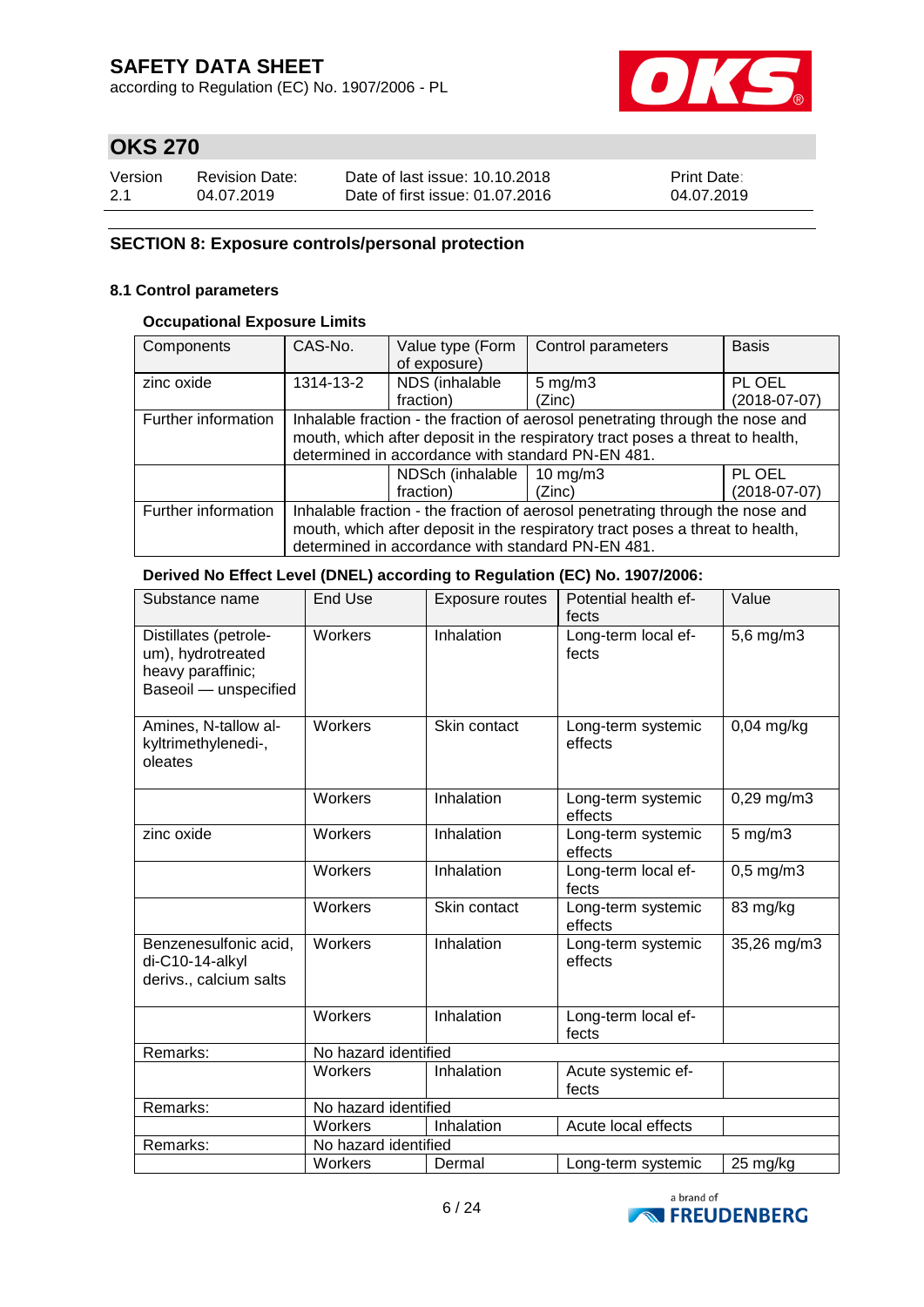according to Regulation (EC) No. 1907/2006 - PL



## **OKS 270**

| Version | <b>Revision Date:</b> | Date of last issue: 10.10.2018  | <b>Print Date:</b> |
|---------|-----------------------|---------------------------------|--------------------|
| 2.1     | 04.07.2019            | Date of first issue: 01.07.2016 | 04.07.2019         |

|          |                      |        | effects             |
|----------|----------------------|--------|---------------------|
|          | Workers              | Dermal | Long-term local ef- |
|          |                      |        | fects               |
| Remarks: | No hazard identified |        |                     |
|          | Workers              | Dermal | Acute systemic ef-  |
|          |                      |        | fects               |
| Remarks: | No hazard identified |        |                     |
|          | <b>Workers</b>       | Dermal | Acute local effects |
| Remarks: | No hazard identified |        |                     |

**Predicted No Effect Concentration (PNEC) according to Regulation (EC) No. 1907/2006:**

| Substance name                                                                        | <b>Environmental Compartment</b>                          | Value         |
|---------------------------------------------------------------------------------------|-----------------------------------------------------------|---------------|
| Distillates (petroleum), hy-<br>drotreated heavy paraffinic;<br>Baseoil - unspecified | Oral                                                      | 9,33 mg/kg    |
| Amines, N-tallow alkyltri-<br>methylenedi-, oleates                                   | Fresh water                                               | 0,00638 mg/l  |
|                                                                                       | Marine water                                              | 0,000638 mg/l |
|                                                                                       | Intermittent use/release                                  | 0,00509 mg/l  |
|                                                                                       | Microbiological Activity in Sewage Treat-<br>ment Systems | 98,6 mg/l     |
|                                                                                       | Fresh water sediment                                      | 204 mg/kg     |
|                                                                                       | Marine sediment                                           | 20,4 mg/kg    |
|                                                                                       | Soil                                                      | 9,93 mg/kg    |
| zinc oxide                                                                            | Fresh water                                               | 0,0206 mg/l   |
|                                                                                       | Marine water                                              | 0,0061 mg/l   |
|                                                                                       | Microbiological Activity in Sewage Treat-<br>ment Systems | $0,100$ mg/l  |
|                                                                                       | Fresh water sediment                                      | 117,8 mg/kg   |
|                                                                                       | Marine sediment                                           | 56,5 mg/kg    |
|                                                                                       | Soil                                                      | 35,6 mg/kg    |
| Benzenesulfonic acid, di-C10-14-<br>alkyl derivs., calcium salts                      | Fresh water                                               | $0,1$ mg/l    |
|                                                                                       | Marine water                                              | $0,1$ mg/l    |
|                                                                                       | Fresh water sediment                                      | 45211 mg/kg   |
|                                                                                       | Marine sediment                                           | 45211 mg/kg   |
|                                                                                       | Microbiological Activity in Sewage Treat-<br>ment Systems | 1000 mg/l     |
|                                                                                       | Air                                                       |               |
| Remarks:<br>No data available                                                         |                                                           |               |
|                                                                                       | Soil                                                      | 36739 mg/kg   |

#### **8.2 Exposure controls**

### **Engineering measures**

none

**Personal protective equipment**

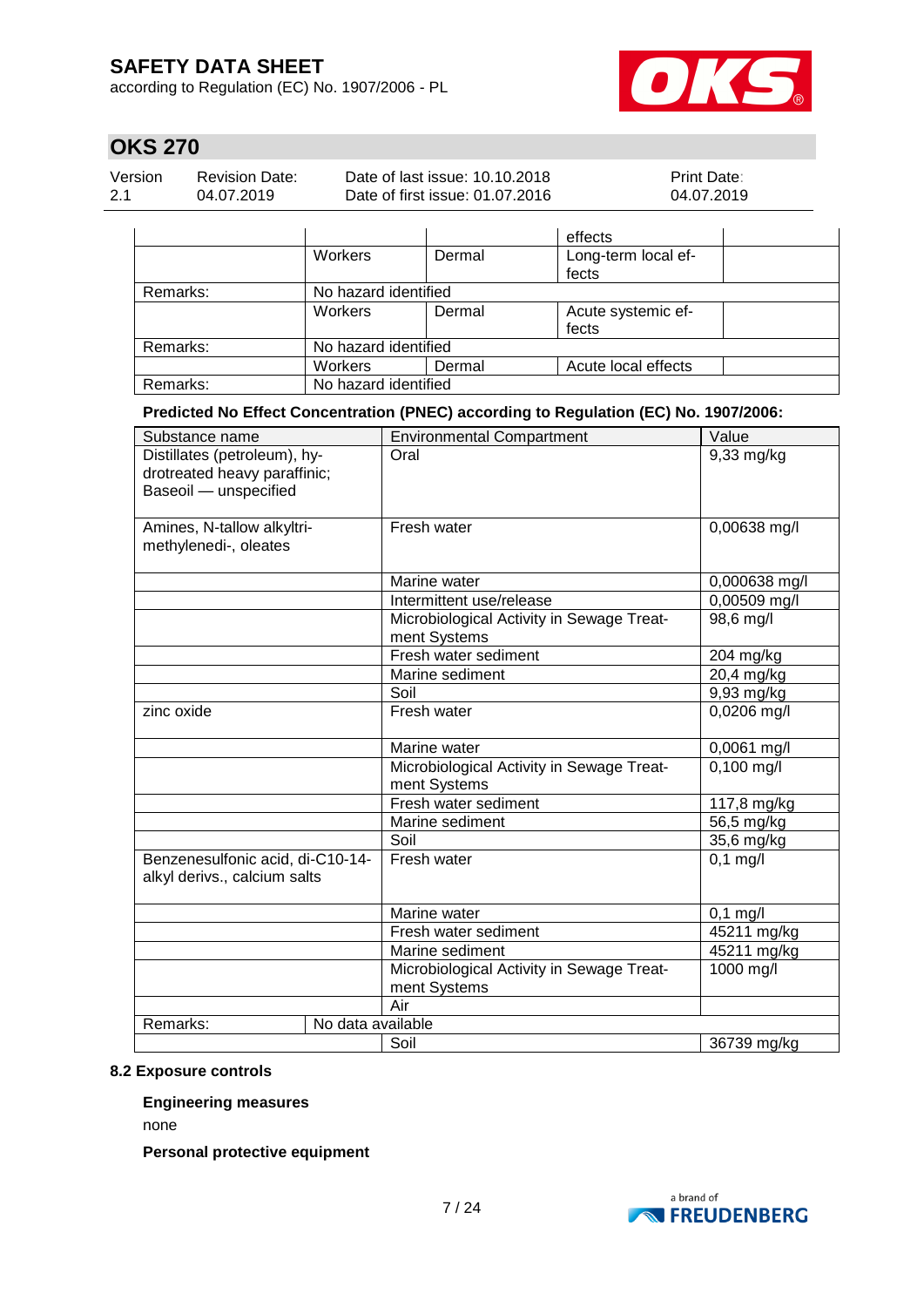according to Regulation (EC) No. 1907/2006 - PL



## **OKS 270**

| Version<br>2.1                                             | <b>Revision Date:</b><br>04.07.2019 |  | Date of last issue: 10.10.2018<br>Date of first issue: 01.07.2016                                                                                                                                                                                                                                                                                                              | Print Date:<br>04.07.2019 |  |  |
|------------------------------------------------------------|-------------------------------------|--|--------------------------------------------------------------------------------------------------------------------------------------------------------------------------------------------------------------------------------------------------------------------------------------------------------------------------------------------------------------------------------|---------------------------|--|--|
|                                                            | Eye protection                      |  | Tightly fitting safety goggles                                                                                                                                                                                                                                                                                                                                                 |                           |  |  |
| Hand protection<br>Material<br>Protective index<br>Remarks |                                     |  | <b>Fluorinated rubber</b><br>Class 1<br>Wear protective gloves. The selected protective gloves have<br>to satisfy the specifications of Regulation (EU) 2016/425 and<br>the standard EN 374 derived from it. The break through time<br>depends amongst other things on the material, the thickness<br>and the type of glove and therefore has to be measured for<br>each case. |                           |  |  |
|                                                            |                                     |  |                                                                                                                                                                                                                                                                                                                                                                                |                           |  |  |
|                                                            | Respiratory protection              |  | Not required; except in case of aerosol formation.                                                                                                                                                                                                                                                                                                                             |                           |  |  |
| Filter type                                                |                                     |  | Filter type A-P                                                                                                                                                                                                                                                                                                                                                                |                           |  |  |
|                                                            | Protective measures                 |  | The type of protective equipment must be selected according<br>to the concentration and amount of the dangerous substance<br>at the specific workplace.<br>Choose body protection in relation to its type, to the concen-<br>tration and amount of dangerous substances, and to the spe-<br>cific work-place.                                                                  |                           |  |  |

### **SECTION 9: Physical and chemical properties**

### **9.1 Information on basic physical and chemical properties**

| Appearance                  |    | paste                      |
|-----------------------------|----|----------------------------|
| Colour                      | t. | beige                      |
| Odour                       | t. | hydrocarbon-like           |
| Odour Threshold             | t. | No data available          |
|                             |    |                            |
| рH                          | t. | Not applicable             |
| Drop point                  |    | : $>190 °C$<br>(1.013 hPa) |
| Boiling point/boiling range | t. | No data available          |
| Flash point                 |    | Not applicable             |
| Evaporation rate            | t. | No data available          |
| Flammability (solid, gas)   | ÷. | <b>Combustible Solids</b>  |

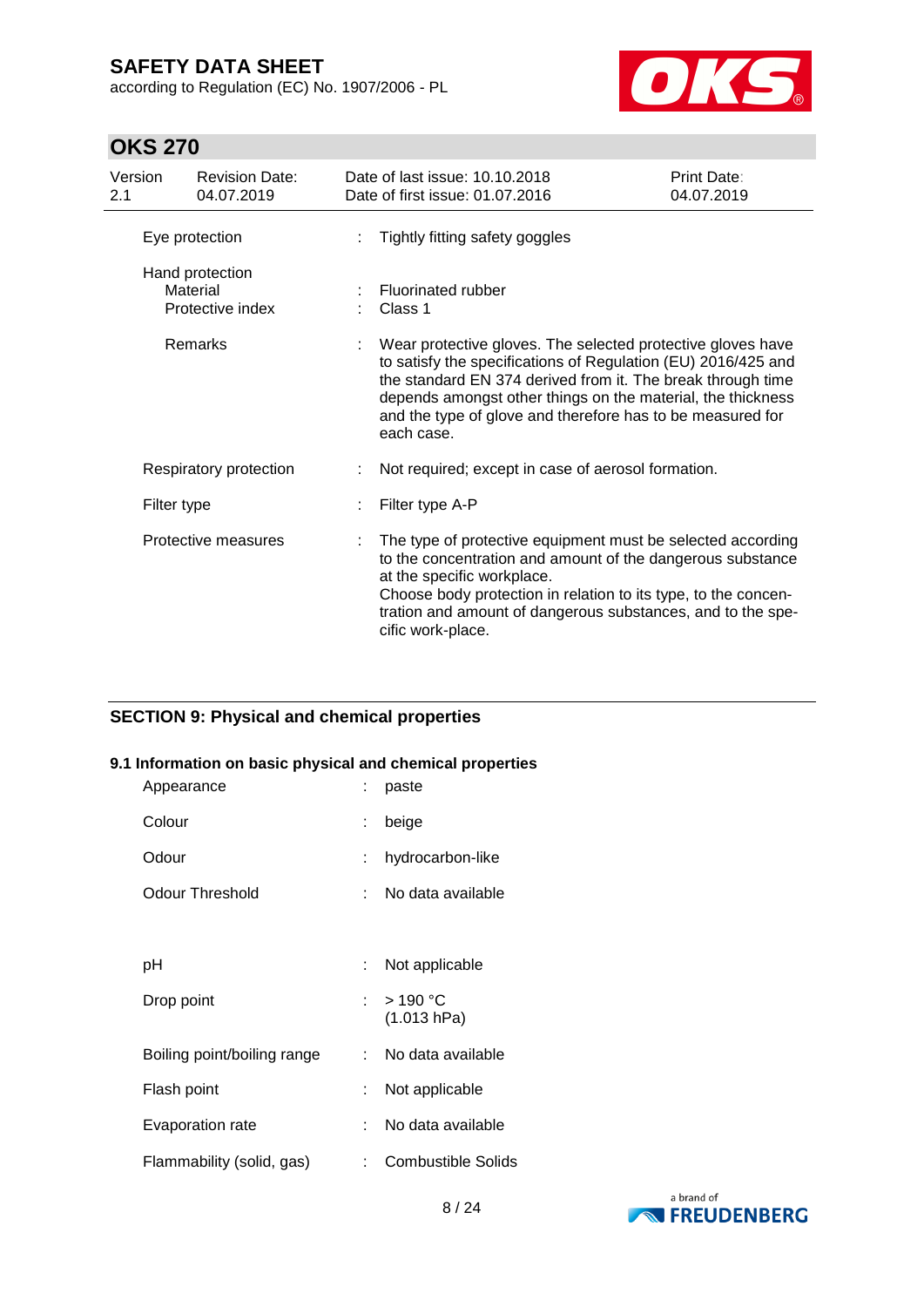according to Regulation (EC) No. 1907/2006 - PL



## **OKS 270**

| Version<br>2.1        |                     | <b>Revision Date:</b><br>04.07.2019        |   | Date of last issue: 10.10.2018<br>Date of first issue: 01.07.2016 | Print Date:<br>04.07.2019 |
|-----------------------|---------------------|--------------------------------------------|---|-------------------------------------------------------------------|---------------------------|
|                       |                     |                                            |   |                                                                   |                           |
|                       |                     | Upper explosion limit                      | ÷ | No data available                                                 |                           |
|                       |                     | Lower explosion limit                      |   | No data available                                                 |                           |
|                       |                     | Vapour pressure                            |   | < 0,01 hPa (20 °C)                                                |                           |
|                       |                     | Relative vapour density                    | ÷ | No data available                                                 |                           |
|                       | Density             |                                            |   | $1,15$ g/cm3<br>(20 °C)                                           |                           |
|                       | <b>Bulk density</b> |                                            |   | No data available                                                 |                           |
|                       |                     | Solubility(ies)<br>Water solubility        |   | insoluble                                                         |                           |
|                       |                     | Solubility in other solvents               | ÷ | No data available                                                 |                           |
|                       |                     | Partition coefficient: n-<br>octanol/water |   | No data available                                                 |                           |
|                       |                     | Auto-ignition temperature                  | ÷ | No data available                                                 |                           |
|                       |                     | Decomposition temperature                  | ÷ | No data available                                                 |                           |
|                       | Viscosity           | Viscosity, dynamic                         |   | No data available                                                 |                           |
|                       |                     | Viscosity, kinematic                       | ÷ | Not applicable                                                    |                           |
|                       |                     | <b>Explosive properties</b>                |   | Not explosive                                                     |                           |
|                       |                     | Oxidizing properties                       |   | No data available                                                 |                           |
| 9.2 Other information |                     |                                            |   |                                                                   |                           |
|                       |                     | Sublimation point                          |   | No data available                                                 |                           |
|                       |                     | Metal corrosion rate                       |   | Not corrosive to metals                                           |                           |
|                       | Self-ignition       |                                            |   | not auto-flammable                                                |                           |
|                       |                     |                                            |   |                                                                   |                           |

### **SECTION 10: Stability and reactivity**

### **10.1 Reactivity**

No hazards to be specially mentioned.

### **10.2 Chemical stability**

Stable under normal conditions.

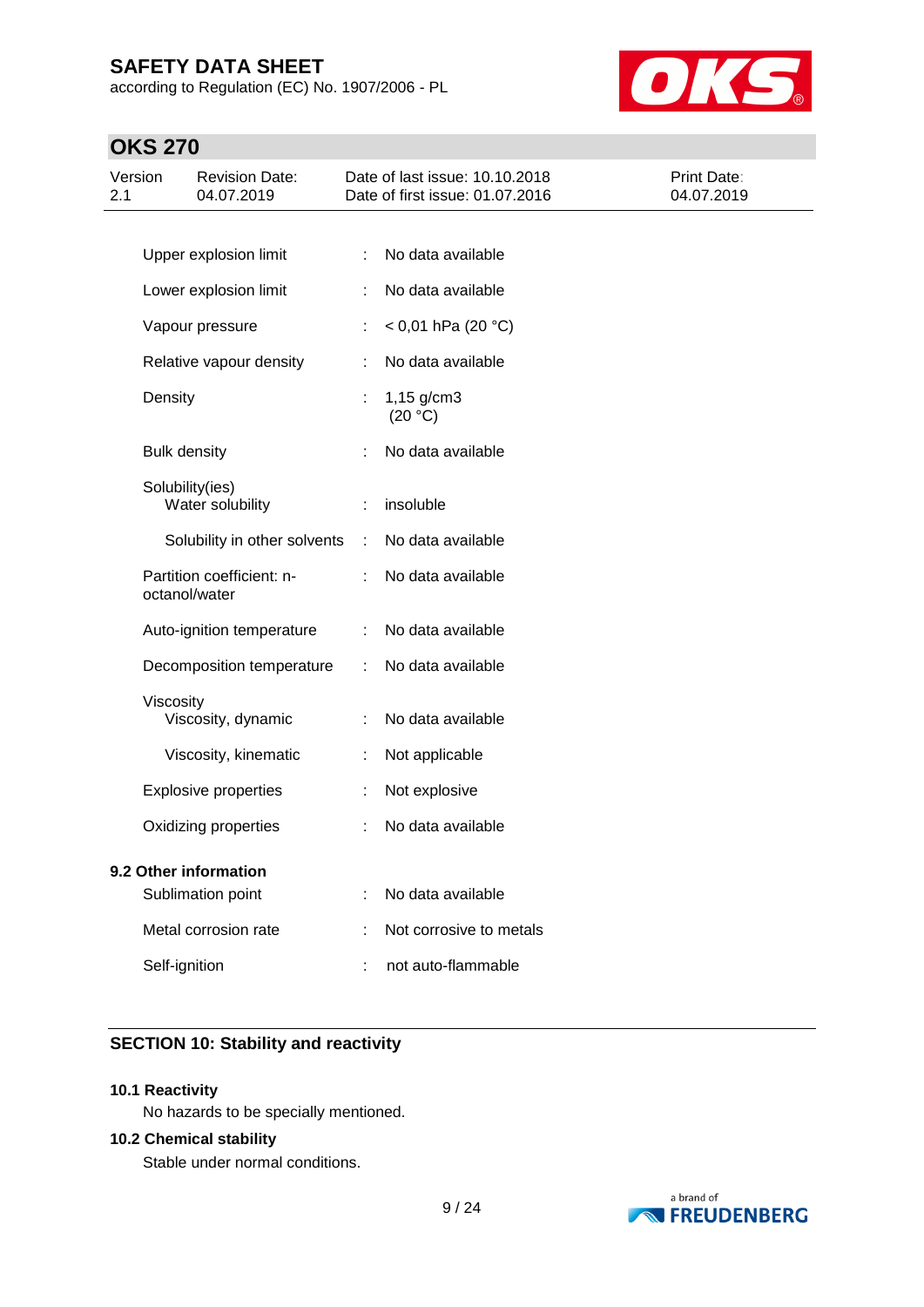according to Regulation (EC) No. 1907/2006 - PL



## **OKS 270**

| Version<br>2.1                                      | <b>Revision Date:</b><br>04.07.2019             |    | Date of last issue: 10.10.2018<br>Date of first issue: 01.07.2016 | Print Date:<br>04.07.2019 |  |  |  |  |  |
|-----------------------------------------------------|-------------------------------------------------|----|-------------------------------------------------------------------|---------------------------|--|--|--|--|--|
|                                                     | 10.3 Possibility of hazardous reactions         |    |                                                                   |                           |  |  |  |  |  |
|                                                     | Hazardous reactions                             |    | : No dangerous reaction known under conditions of normal use.     |                           |  |  |  |  |  |
|                                                     | 10.4 Conditions to avoid<br>Conditions to avoid |    |                                                                   |                           |  |  |  |  |  |
|                                                     |                                                 | ÷. | No conditions to be specially mentioned.                          |                           |  |  |  |  |  |
|                                                     | 10.5 Incompatible materials                     |    |                                                                   |                           |  |  |  |  |  |
|                                                     | Materials to avoid                              |    | : No materials to be especially mentioned.                        |                           |  |  |  |  |  |
| 10.6 Hazardous decomposition products               |                                                 |    |                                                                   |                           |  |  |  |  |  |
| No decomposition if stored and applied as directed. |                                                 |    |                                                                   |                           |  |  |  |  |  |

### **SECTION 11: Toxicological information**

### **11.1 Information on toxicological effects**

**Acute toxicity**

| <b>Product:</b>                                         |    |                                                                  |
|---------------------------------------------------------|----|------------------------------------------------------------------|
| Acute oral toxicity                                     |    | : Remarks: This information is not available.                    |
| Acute inhalation toxicity                               |    | : Remarks: This information is not available.                    |
| Acute dermal toxicity                                   |    | : Remarks: This information is not available.                    |
| Components:                                             |    |                                                                  |
| distillates (petroleum), hydrotreated heavy paraffinic: |    |                                                                  |
| Acute oral toxicity                                     | t. | LD50 Oral (Rat): $> 5.000$ mg/kg                                 |
| Acute inhalation toxicity                               | ÷. | LC50 (Rat): Exposure time: 4 h<br>Test atmosphere: dust/mist     |
| Acute dermal toxicity                                   | ÷. | LD50 Dermal (Rabbit): > 5.000 mg/kg                              |
| Amines, N-tallow alkyltrimethylenedi-, oleates:         |    |                                                                  |
| Acute oral toxicity                                     | t. | LD50 (Rat): $> 5.000$ mg/kg                                      |
| zinc oxide:                                             |    |                                                                  |
| Acute oral toxicity                                     |    | : LD50 (Rat): $>$ 5.000 mg/kg<br>Method: OECD Test Guideline 401 |
| Acute inhalation toxicity                               | t. | $LC50$ (Rat): $> 5.7$ mg/l<br>Exposure time: 4 h                 |



Test atmosphere: dust/mist

Method: OECD Test Guideline 403

Assessment: The substance or mixture has no acute inhala-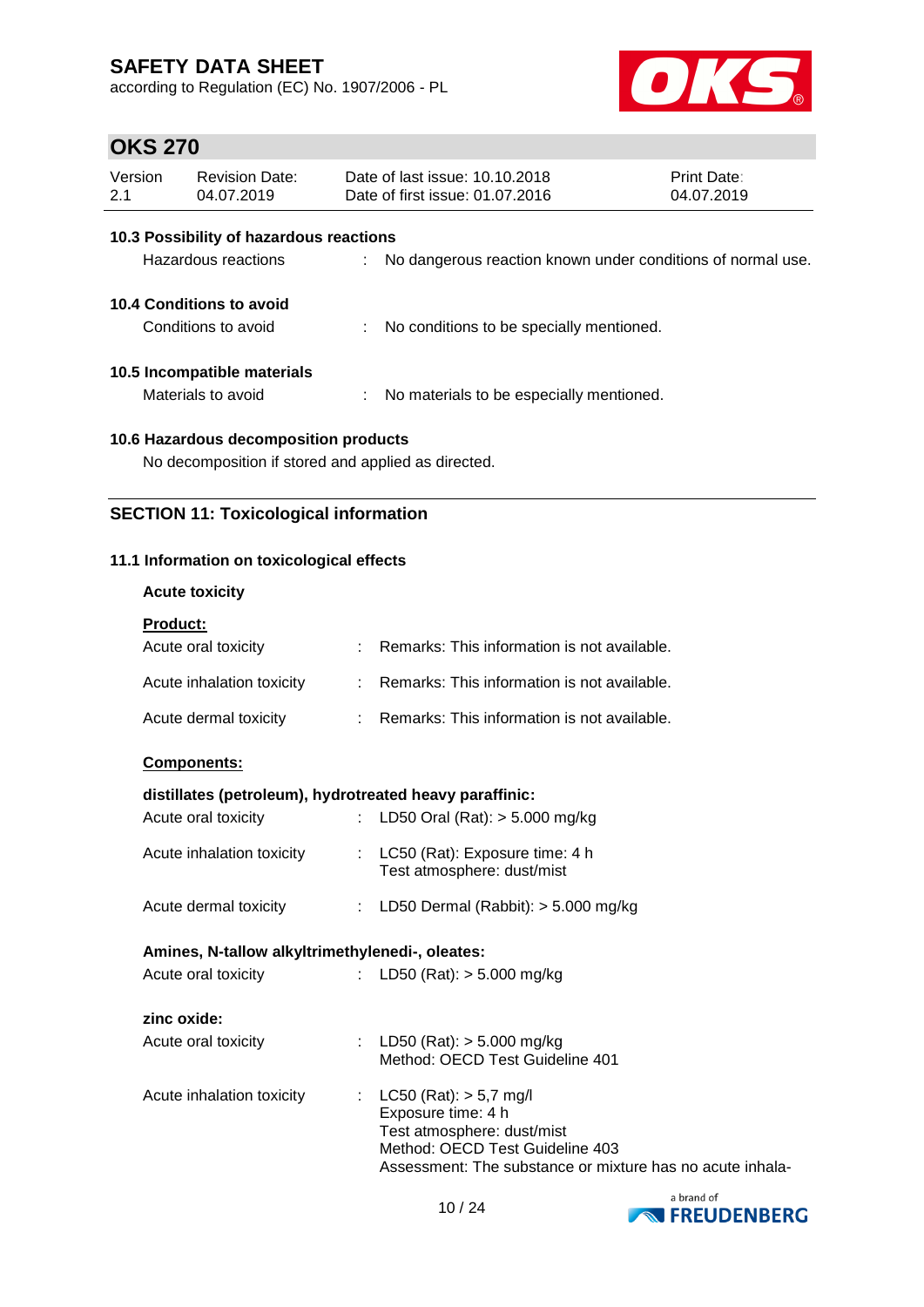according to Regulation (EC) No. 1907/2006 - PL



## **OKS 270**

| Version<br>2.1 | <b>Revision Date:</b><br>04.07.2019 | Date of last issue: 10.10.2018<br>Date of first issue: 01.07.2016                                                                                           | <b>Print Date:</b><br>04.07.2019 |
|----------------|-------------------------------------|-------------------------------------------------------------------------------------------------------------------------------------------------------------|----------------------------------|
|                | Acute dermal toxicity               | tion toxicity<br>: LD50 (Rat): $> 2.000$ mg/kg                                                                                                              |                                  |
|                |                                     | Method: OECD Test Guideline 402<br>GLP: yes<br>Assessment: The substance or mixture has no acute dermal<br>toxicity                                         |                                  |
|                |                                     | Benzenesulfonic acid, di-C10-14-alkyl derivs., calcium salts:                                                                                               |                                  |
|                | Acute oral toxicity                 | : LD50 (Rat): $>$ 5.000 mg/kg                                                                                                                               |                                  |
|                | Acute inhalation toxicity           | : $LC50 (Rat) > 1.9 mg/l$<br>Exposure time: 4 h<br>Test atmosphere: dust/mist<br>Assessment: The substance or mixture has no acute inhala-<br>tion toxicity |                                  |
|                | Acute dermal toxicity               | : LD50 (Rat): $> 2.000$ mg/kg<br>Assessment: The substance or mixture has no acute dermal<br>toxicity                                                       |                                  |

### **Skin corrosion/irritation**

### **Product:**

Remarks: This information is not available.

### **Components:**

#### **Amines, N-tallow alkyltrimethylenedi-, oleates:**

Species: Rabbit Assessment: Irritating to skin. Result: Irritating to skin.

#### **zinc oxide:**

Species: Rabbit Assessment: No skin irritation Method: OECD Test Guideline 404 Result: No skin irritation

### **Benzenesulfonic acid, di-C10-14-alkyl derivs., calcium salts:**

Assessment: No skin irritation Method: OECD Test Guideline 404 Result: No skin irritation

### **Serious eye damage/eye irritation**

### **Product:**

Remarks: This information is not available.

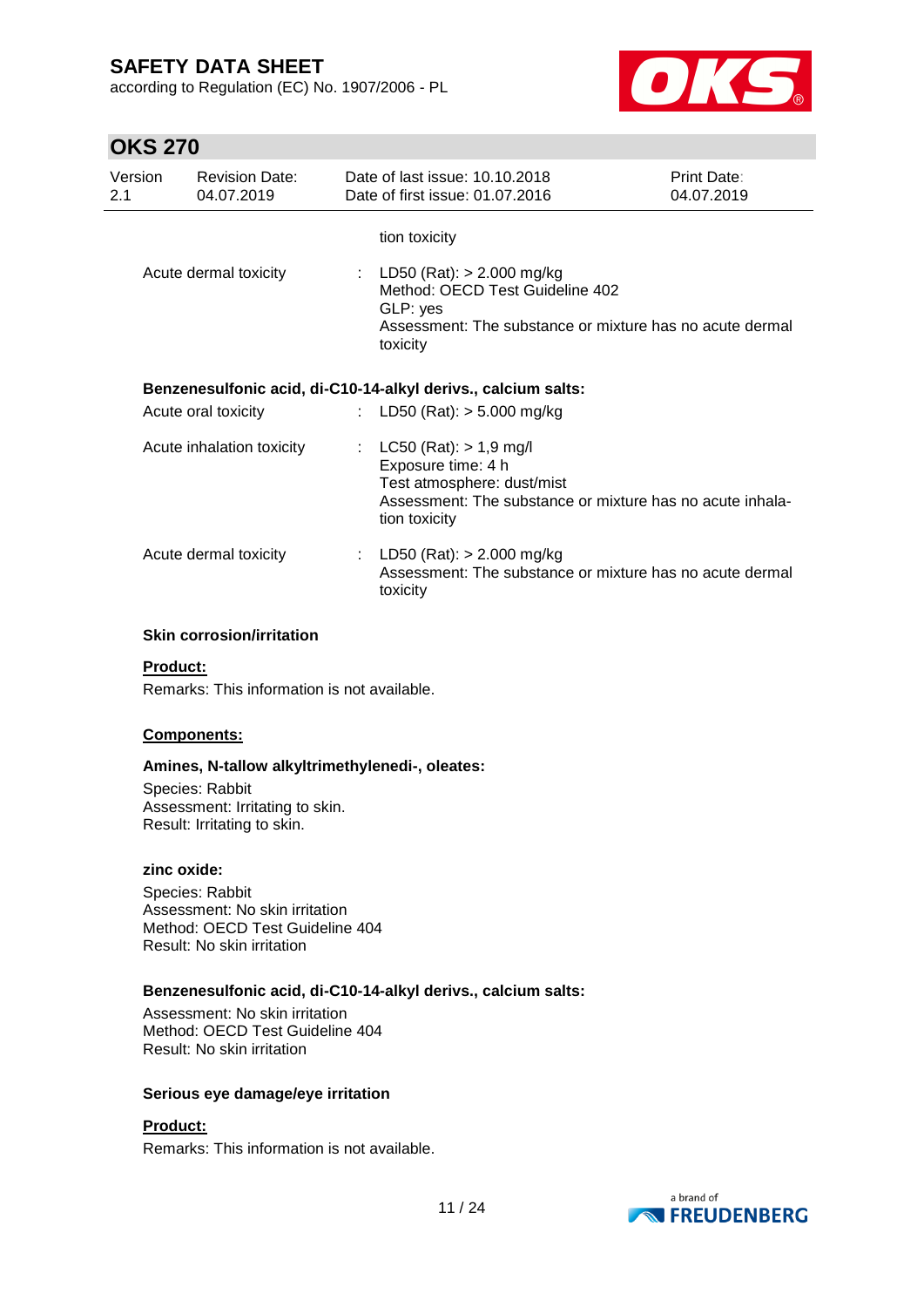according to Regulation (EC) No. 1907/2006 - PL



## **OKS 270**

| Version | <b>Revision Date:</b> | Date of last issue: 10.10.2018  | <b>Print Date:</b> |
|---------|-----------------------|---------------------------------|--------------------|
| 2.1     | 04.07.2019            | Date of first issue: 01.07.2016 | 04.07.2019         |

### **Components:**

#### **Amines, N-tallow alkyltrimethylenedi-, oleates:**

Species: Rabbit Assessment: Irritating to eyes. Method: OECD Test Guideline 405 Result: Irritating to eyes.

### **zinc oxide:**

Species: Rabbit Assessment: No eye irritation Method: OECD Test Guideline 405 Result: No eye irritation GLP: yes

#### **Benzenesulfonic acid, di-C10-14-alkyl derivs., calcium salts:**

Assessment: No eye irritation Method: OECD Test Guideline 405 Result: No skin irritation

#### **Respiratory or skin sensitisation**

### **Product:**

Remarks: This information is not available.

### **Components:**

### **Amines, N-tallow alkyltrimethylenedi-, oleates:**

Assessment: Does not cause skin sensitisation. Result: Does not cause skin sensitisation.

#### **zinc oxide:**

Test Type: Maximisation Test Species: Guinea pig Assessment: Does not cause skin sensitisation. Method: OECD Test Guideline 406 Result: Does not cause skin sensitisation. GLP: yes

### **Benzenesulfonic acid, di-C10-14-alkyl derivs., calcium salts:**

Assessment: Probability or evidence of low to moderate skin sensitisation rate in humans Result: Probability or evidence of low to moderate skin sensitisation rate in humans

#### **Germ cell mutagenicity**

#### **Product:**

Genotoxicity in vitro : Remarks: No data available

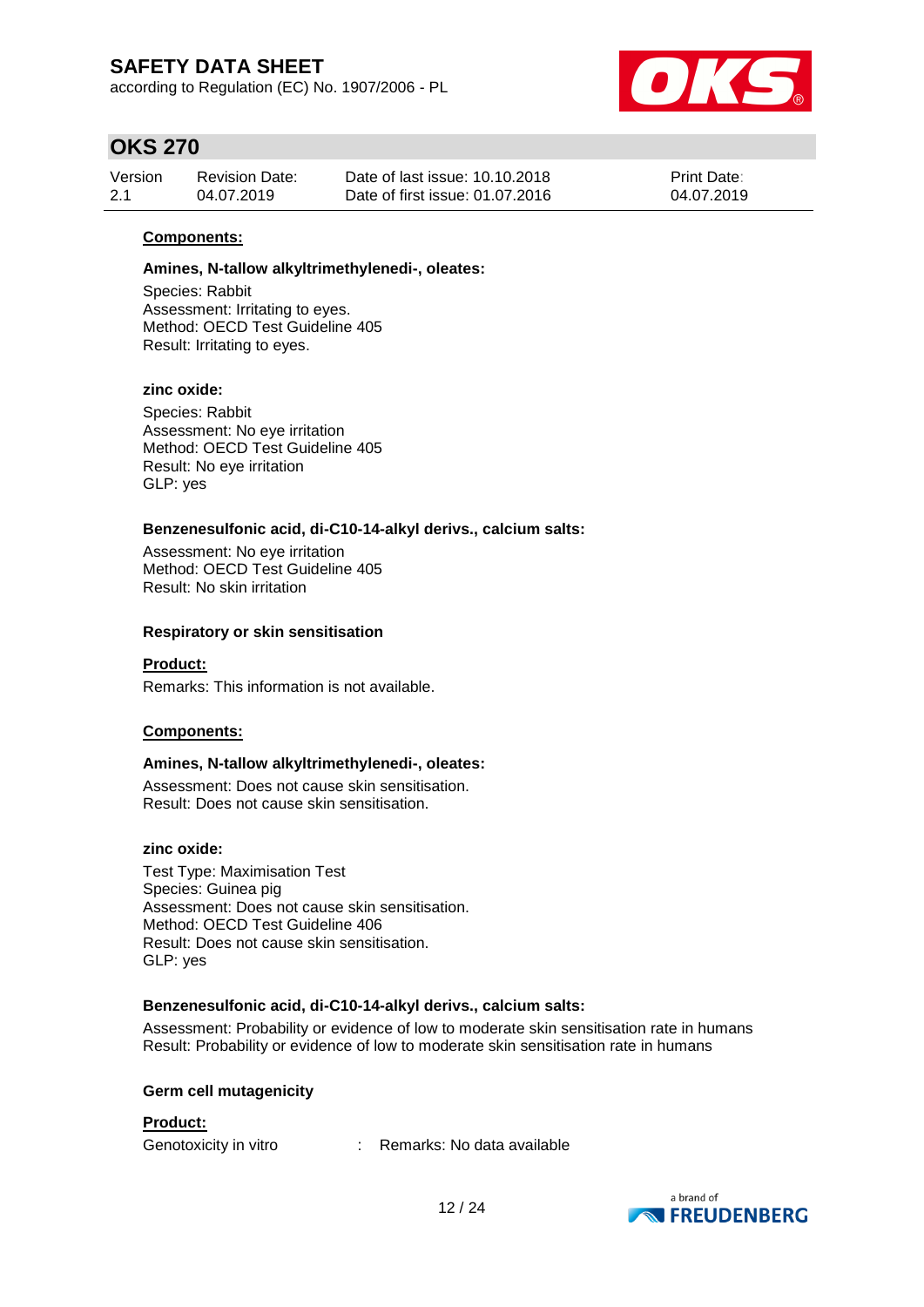according to Regulation (EC) No. 1907/2006 - PL



## **OKS 270**

| Version         | <b>Revision Date:</b><br>04.07.2019             |                               | Date of last issue: 10.10.2018<br>Date of first issue: 01.07.2016                                                                                                                                           | Print Date:<br>04.07.2019 |
|-----------------|-------------------------------------------------|-------------------------------|-------------------------------------------------------------------------------------------------------------------------------------------------------------------------------------------------------------|---------------------------|
|                 | Genotoxicity in vivo                            |                               | : Remarks: No data available                                                                                                                                                                                |                           |
|                 | Components:                                     |                               |                                                                                                                                                                                                             |                           |
|                 | Amines, N-tallow alkyltrimethylenedi-, oleates: |                               |                                                                                                                                                                                                             |                           |
| sessment        | Germ cell mutagenicity-As-                      | $\sim 100$                    | Tests on bacterial or mammalian cell cultures did not show<br>mutagenic effects.                                                                                                                            |                           |
| zinc oxide:     |                                                 |                               |                                                                                                                                                                                                             |                           |
| sessment        | Germ cell mutagenicity-As-                      |                               | Tests on bacterial or mammalian cell cultures did not show<br>mutagenic effects.                                                                                                                            |                           |
|                 |                                                 |                               | Benzenesulfonic acid, di-C10-14-alkyl derivs., calcium salts:                                                                                                                                               |                           |
|                 | Genotoxicity in vitro                           |                               | Test Type: Microbial mutagenesis assay (Ames test)<br>Species: Salmonella typhimurium<br>Metabolic activation: with and without metabolic activation<br>Method: OECD Test Guideline 471<br>Result: negative |                           |
|                 | Carcinogenicity                                 |                               |                                                                                                                                                                                                             |                           |
| <b>Product:</b> | Remarks: No data available                      |                               |                                                                                                                                                                                                             |                           |
|                 | <b>Components:</b>                              |                               |                                                                                                                                                                                                             |                           |
|                 |                                                 |                               | distillates (petroleum), hydrotreated heavy paraffinic:                                                                                                                                                     |                           |
| ment            | Carcinogenicity - Assess-                       | $\mathcal{I}^{\mathcal{I}}$ . | Not classifiable as a human carcinogen.                                                                                                                                                                     |                           |
|                 | Amines, N-tallow alkyltrimethylenedi-, oleates: |                               |                                                                                                                                                                                                             |                           |
| ment            |                                                 |                               | Carcinogenicity - Assess- : No evidence of carcinogenicity in animal studies.                                                                                                                               |                           |
| zinc oxide:     |                                                 |                               |                                                                                                                                                                                                             |                           |
| ment            |                                                 |                               | Carcinogenicity - Assess- : Not classifiable as a human carcinogen.                                                                                                                                         |                           |
|                 | <b>Reproductive toxicity</b>                    |                               |                                                                                                                                                                                                             |                           |
| <b>Product:</b> |                                                 |                               |                                                                                                                                                                                                             |                           |
|                 | Effects on fertility                            |                               | Remarks: No data available                                                                                                                                                                                  |                           |
| ment            | Effects on foetal develop-                      |                               | : Remarks: No data available                                                                                                                                                                                |                           |
|                 |                                                 |                               |                                                                                                                                                                                                             | a hrand of                |

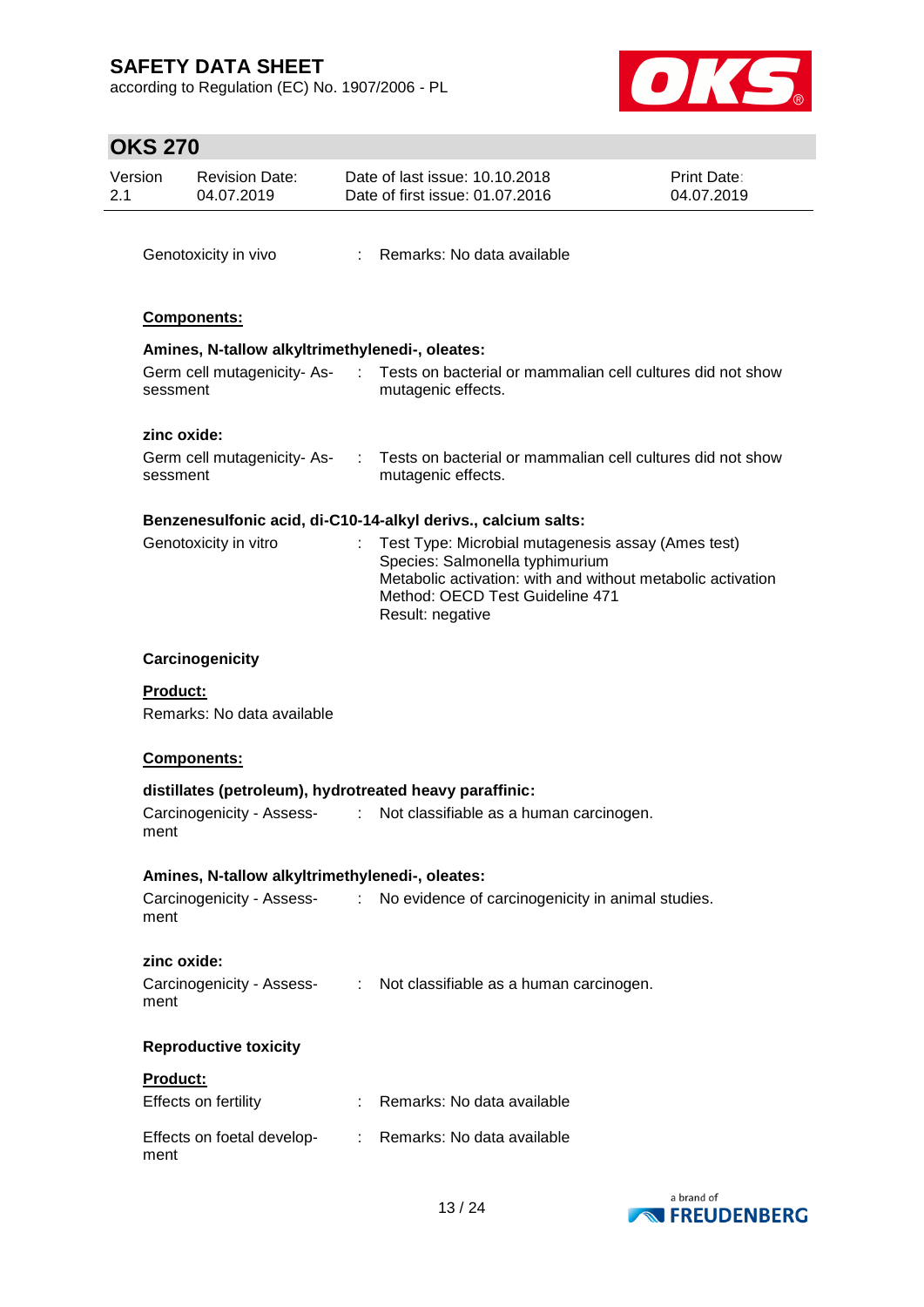according to Regulation (EC) No. 1907/2006 - PL



## **OKS 270**

| Version | Revision Date: | Date of last issue: 10.10.2018  | <b>Print Date:</b> |
|---------|----------------|---------------------------------|--------------------|
| 2.1     | 04.07.2019     | Date of first issue: 01.07.2016 | 04.07.2019         |

### **Components:**

#### **Amines, N-tallow alkyltrimethylenedi-, oleates:**

| No toxicity to reproduction |
|-----------------------------|
| No toxicity to reproduction |
|                             |

### **zinc oxide:**

| Reproductive toxicity - As- | No toxicity to reproduction |
|-----------------------------|-----------------------------|
| sessment                    | No toxicity to reproduction |

### **Benzenesulfonic acid, di-C10-14-alkyl derivs., calcium salts:**

| Reproductive toxicity - As- | No toxicity to reproduction |
|-----------------------------|-----------------------------|
| sessment                    | No toxicity to reproduction |

### **STOT - single exposure**

#### **Components:**

#### **Amines, N-tallow alkyltrimethylenedi-, oleates:**

Assessment: The substance or mixture is not classified as specific target organ toxicant, single exposure.

#### **zinc oxide:**

Assessment: The substance or mixture is not classified as specific target organ toxicant, single exposure.

### **STOT - repeated exposure**

#### **Components:**

### **Amines, N-tallow alkyltrimethylenedi-, oleates:**

Exposure routes: Ingestion Assessment: May cause damage to organs through prolonged or repeated exposure.

#### **zinc oxide:**

Assessment: The substance or mixture is not classified as specific target organ toxicant, repeated exposure.

#### **Repeated dose toxicity**

### **Product:**

Remarks: This information is not available.

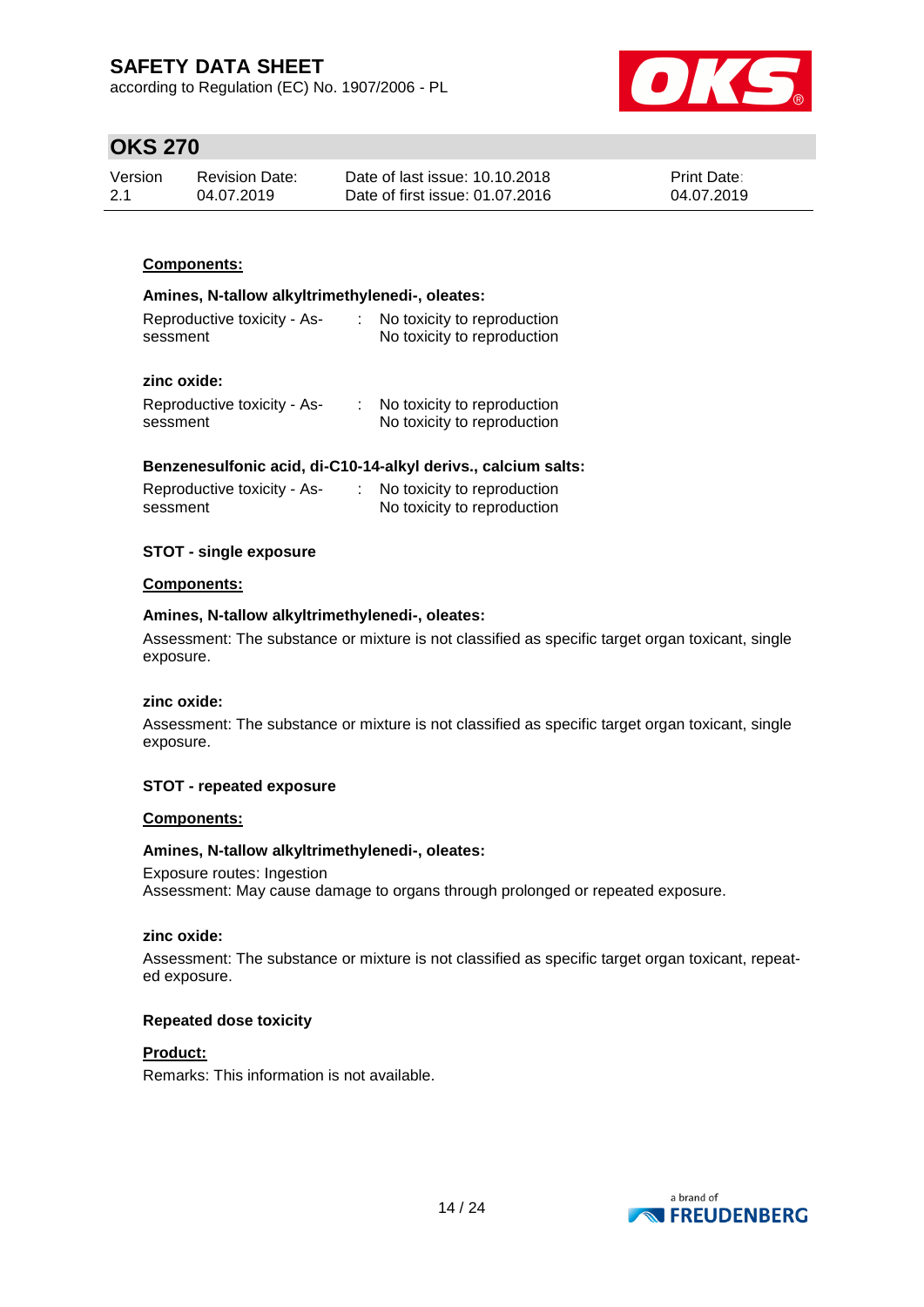according to Regulation (EC) No. 1907/2006 - PL



## **OKS 270**

| Version | Revision Date: | Date of last issue: 10.10.2018  | <b>Print Date:</b> |
|---------|----------------|---------------------------------|--------------------|
| 2.1     | 04.07.2019     | Date of first issue: 01.07.2016 | 04.07.2019         |

### **Aspiration toxicity**

### **Product:**

This information is not available.

### **Components:**

### **distillates (petroleum), hydrotreated heavy paraffinic:**

May be fatal if swallowed and enters airways.

May be harmful if swallowed and enters airways.

### **zinc oxide:**

No aspiration toxicity classification

### **Further information**

### **Product:**

Remarks: Information given is based on data on the components and the toxicology of similar products.

#### **Components:**

### **distillates (petroleum), hydrotreated heavy paraffinic:**

Remarks: Information given is based on data on the components and the toxicology of similar products.

### **SECTION 12: Ecological information**

### **12.1 Toxicity**

| <b>Product:</b>                                                                     |                                           |
|-------------------------------------------------------------------------------------|-------------------------------------------|
| Toxicity to fish                                                                    | Remarks: Very toxic to aquatic organisms. |
| Toxicity to daphnia and other : Remarks: No data available<br>aquatic invertebrates |                                           |
| Toxicity to algae                                                                   | Remarks: No data available                |
| Toxicity to microorganisms                                                          | Remarks: No data available                |

### **Components:**

### **Amines, N-tallow alkyltrimethylenedi-, oleates:**

Toxicity to fish : LC50 (Danio rerio (zebra fish)): > 0,1 - 1 mg/l

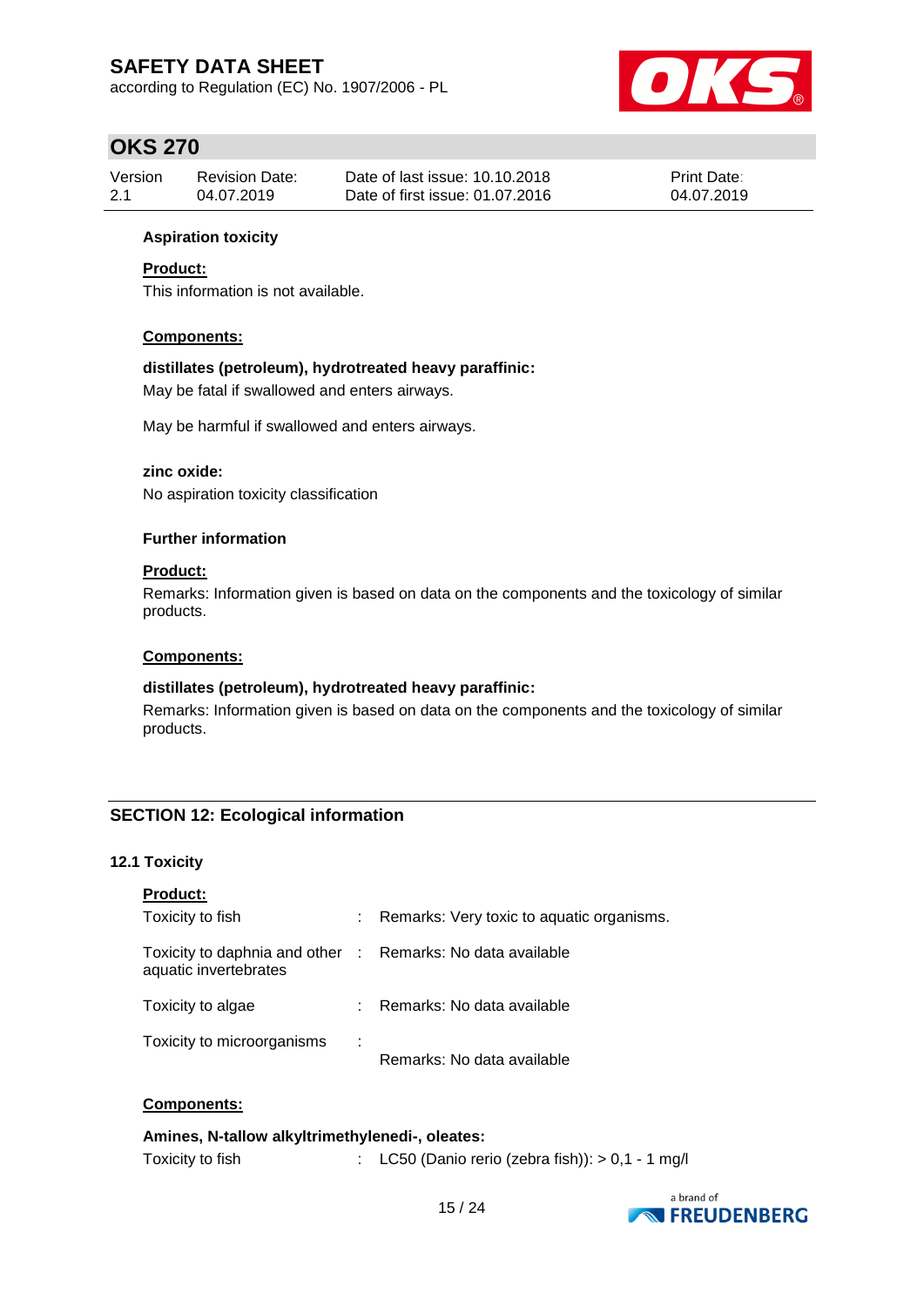according to Regulation (EC) No. 1907/2006 - PL



## **OKS 270**

| Version<br>2.1 |              | <b>Revision Date:</b><br>04.07.2019                              |              | Date of last issue: 10.10.2018<br>Date of first issue: 01.07.2016                                                                                                   | Print Date:<br>04.07.2019 |
|----------------|--------------|------------------------------------------------------------------|--------------|---------------------------------------------------------------------------------------------------------------------------------------------------------------------|---------------------------|
|                |              |                                                                  |              | Exposure time: 96 h<br>Method: OECD Test Guideline 203                                                                                                              |                           |
|                |              | aquatic invertebrates                                            |              | Toxicity to daphnia and other : EC50 (Daphnia magna (Water flea)): > 0,1 - 1 mg/l<br>Exposure time: 48 h                                                            |                           |
|                |              | Toxicity to algae                                                |              | EC50 (Pseudokirchneriella subcapitata (green algae)): > 0,01<br>$-0,1$ mg/l<br>Exposure time: 72 h<br>Method: OECD Test Guideline 201                               |                           |
|                |              | M-Factor (Short-term (acute) :<br>aquatic hazard)                |              | 10                                                                                                                                                                  |                           |
|                | ic toxicity) | Toxicity to daphnia and other :<br>aquatic invertebrates (Chron- |              | $EC10:$ > 0,1 - 1 mg/l<br>Exposure time: 21 d<br>Species: Daphnia magna (Water flea)<br><b>Test Type: Reproduction Test</b><br>Method: OECD Test Guideline 211      |                           |
|                |              | M-Factor (Long-term (chron- :<br>ic) aquatic hazard)             |              | $\mathbf 1$                                                                                                                                                         |                           |
|                |              | <b>Ecotoxicology Assessment</b>                                  |              |                                                                                                                                                                     |                           |
|                | hazard       | Short-term (acute) aquatic                                       |              | : Very toxic to aquatic life.                                                                                                                                       |                           |
|                | hazard       |                                                                  |              | Long-term (chronic) aquatic : Very toxic to aquatic life with long lasting effects.                                                                                 |                           |
|                | zinc oxide:  |                                                                  |              |                                                                                                                                                                     |                           |
|                |              | Toxicity to fish                                                 |              | LC50 (Danio rerio (zebra fish)): 1,55 mg/l<br>Exposure time: 96 h<br>Test Type: static test                                                                         |                           |
|                |              | Toxicity to daphnia and other :<br>aquatic invertebrates         |              | EC50 (Daphnia magna (Water flea)): 1 mg/l<br>Exposure time: 48 h<br>Test Type: static test<br>Method: OECD Test Guideline 202                                       |                           |
|                |              | Toxicity to algae                                                |              | EC50 (Pseudokirchneriella subcapitata (green algae)): 0,136<br>mg/l<br>Exposure time: 72 h<br>Test Type: static test<br>Method: OECD Test Guideline 201<br>GLP: yes |                           |
|                |              | M-Factor (Short-term (acute) :<br>aquatic hazard)                |              | 1                                                                                                                                                                   |                           |
|                |              | Toxicity to microorganisms                                       | $\mathbb{C}$ | EC50 (activated sludge): > 1.000 mg/l                                                                                                                               |                           |

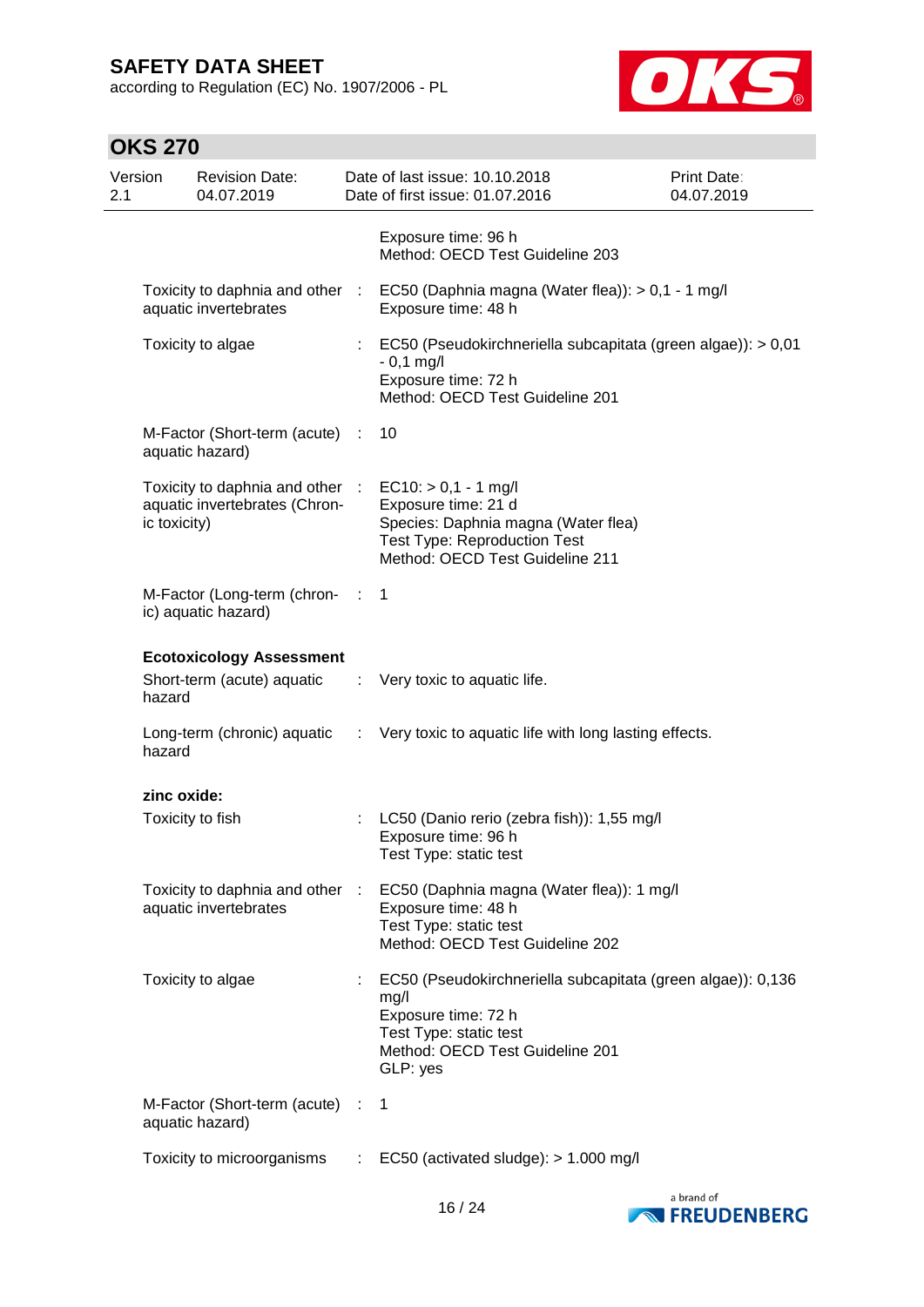according to Regulation (EC) No. 1907/2006 - PL



## **OKS 270**

| Version<br>2.1                     |                 | <b>Revision Date:</b><br>04.07.2019                              |                           | Date of last issue: 10.10.2018<br>Date of first issue: 01.07.2016                                                                         | Print Date:<br>04.07.2019 |
|------------------------------------|-----------------|------------------------------------------------------------------|---------------------------|-------------------------------------------------------------------------------------------------------------------------------------------|---------------------------|
|                                    |                 |                                                                  |                           | Exposure time: 3 h<br>Method: OECD Test Guideline 209<br>GLP: yes                                                                         |                           |
|                                    | ic toxicity)    | Toxicity to daphnia and other :<br>aquatic invertebrates (Chron- |                           | 0,04 mg/l<br>Exposure time: 21 d<br>Species: Daphnia magna (Water flea)<br>Test Type: semi-static test<br>Method: OECD Test Guideline 211 |                           |
|                                    |                 | M-Factor (Long-term (chron-<br>ic) aquatic hazard)               | $\sim 100$                | $\mathbf 1$                                                                                                                               |                           |
|                                    |                 |                                                                  |                           | Benzenesulfonic acid, di-C10-14-alkyl derivs., calcium salts:                                                                             |                           |
|                                    |                 | Toxicity to fish                                                 |                           | LC50 (Oncorhynchus mykiss (rainbow trout)): > 100 mg/l<br>Exposure time: 96 h<br>Method: OECD Test Guideline 203                          |                           |
|                                    |                 | Toxicity to daphnia and other :<br>aquatic invertebrates         |                           | (Daphnia magna (Water flea)): > 100 mg/l<br>Exposure time: 48 h<br>Method: OECD Test Guideline 202                                        |                           |
|                                    |                 | Toxicity to algae                                                |                           | NOELR (Desmodesmus subspicatus (green algae)): 100 mg/l<br>Exposure time: 72 h<br>Method: OECD Test Guideline 201                         |                           |
|                                    |                 |                                                                  |                           | EL50 (Desmodesmus subspicatus (green algae)): > 100 mg/l<br>Exposure time: 72 h<br>Method: OECD Test Guideline 201                        |                           |
|                                    |                 | Toxicity to microorganisms                                       | $\mathbb{Z}^{\mathbb{Z}}$ | EC50 (activated sludge): > 10.000 mg/l<br>Exposure time: 3 h<br>Method: OECD Test Guideline 209                                           |                           |
| 12.2 Persistence and degradability |                 |                                                                  |                           |                                                                                                                                           |                           |
|                                    | <b>Product:</b> |                                                                  |                           |                                                                                                                                           |                           |
|                                    |                 | Biodegradability                                                 | t.                        | Remarks: No data available                                                                                                                |                           |

# **Components:**

ity

| Amines, N-tallow alkyltrimethylenedi-, oleates: |  |                                                                                                        |  |  |  |
|-------------------------------------------------|--|--------------------------------------------------------------------------------------------------------|--|--|--|
| Biodegradability                                |  | : Result: rapidly biodegradable                                                                        |  |  |  |
| zinc oxide:                                     |  |                                                                                                        |  |  |  |
| Biodegradability                                |  | : Remarks: The methods for determining biodegradability are<br>not applicable to inorganic substances. |  |  |  |

Physico-chemical removabil- : Remarks: No data available

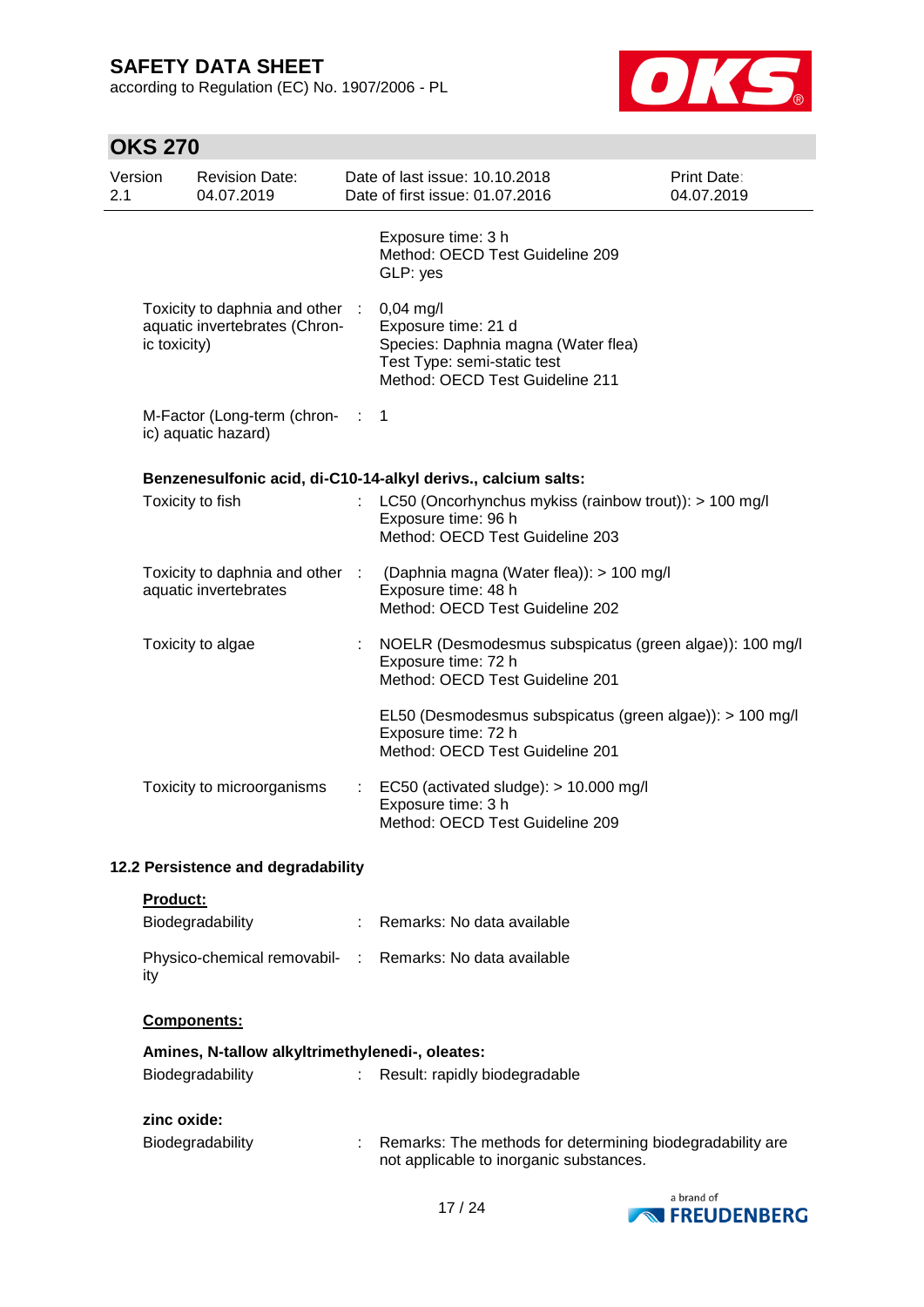according to Regulation (EC) No. 1907/2006 - PL



## **OKS 270**

| Version | <b>Revision Date:</b> | Date of last issue: 10.10.2018  | <b>Print Date:</b> |
|---------|-----------------------|---------------------------------|--------------------|
| 2.1     | 04.07.2019            | Date of first issue: 01.07.2016 | 04.07.2019         |

| Benzenesulfonic acid, di-C10-14-alkyl derivs., calcium salts: |    |                                                                                                                                                                                                                           |  |  |  |  |
|---------------------------------------------------------------|----|---------------------------------------------------------------------------------------------------------------------------------------------------------------------------------------------------------------------------|--|--|--|--|
| Biodegradability                                              |    | Result: Not readily biodegradable.<br>Biodegradation: 8 %<br>Exposure time: 28 d<br>Method: OECD Test Guideline 301D                                                                                                      |  |  |  |  |
| 12.3 Bioaccumulative potential                                |    |                                                                                                                                                                                                                           |  |  |  |  |
| Product:<br>Bioaccumulation                                   |    | : Remarks: This mixture contains no substance considered to<br>be persistent, bioaccumulating and toxic (PBT).<br>This mixture contains no substance considered to be very<br>persistent and very bioaccumulating (vPvB). |  |  |  |  |
| Components:                                                   |    |                                                                                                                                                                                                                           |  |  |  |  |
| Amines, N-tallow alkyltrimethylenedi-, oleates:               |    |                                                                                                                                                                                                                           |  |  |  |  |
| <b>Bioaccumulation</b>                                        |    | Remarks: Bioaccumulation is unlikely.                                                                                                                                                                                     |  |  |  |  |
| Benzenesulfonic acid, di-C10-14-alkyl derivs., calcium salts: |    |                                                                                                                                                                                                                           |  |  |  |  |
| Bioaccumulation                                               | t. | Bioconcentration factor (BCF): 70,8                                                                                                                                                                                       |  |  |  |  |
| Partition coefficient: n-<br>octanol/water                    | ÷. | log Pow: 26,22 (20 °C)                                                                                                                                                                                                    |  |  |  |  |
| 12.4 Mobility in soil                                         |    |                                                                                                                                                                                                                           |  |  |  |  |
| <b>Product:</b>                                               |    |                                                                                                                                                                                                                           |  |  |  |  |
| Mobility                                                      |    | Remarks: No data available                                                                                                                                                                                                |  |  |  |  |
| Distribution among environ-<br>mental compartments            |    | : Remarks: No data available                                                                                                                                                                                              |  |  |  |  |
| 12.5 Results of PBT and vPvB assessment                       |    |                                                                                                                                                                                                                           |  |  |  |  |
| <u>Product:</u>                                               |    |                                                                                                                                                                                                                           |  |  |  |  |
| Assessment                                                    |    | This substance/mixture contains no components considered<br>to be either persistent, bioaccumulative and toxic (PBT), or<br>very persistent and very bioaccumulative (vPvB) at levels of<br>0.1% or higher                |  |  |  |  |
|                                                               |    |                                                                                                                                                                                                                           |  |  |  |  |

### **Components:**

### **Amines, N-tallow alkyltrimethylenedi-, oleates:**

Assessment : Non-classified PBT substance. Non-classified vPvB substance.

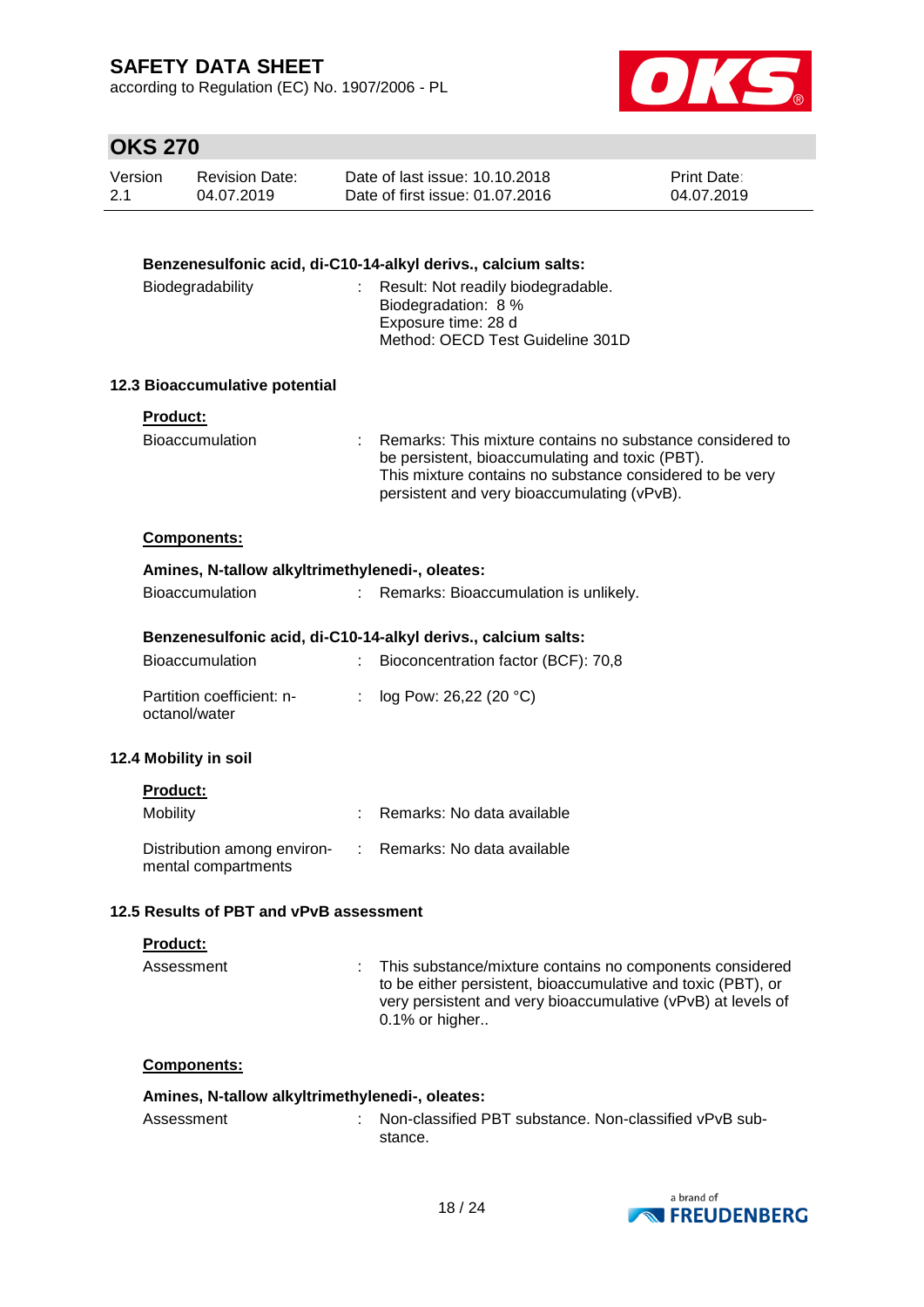according to Regulation (EC) No. 1907/2006 - PL



## **OKS 270**

| Version<br><b>Revision Date:</b><br>2.1<br>04.07.2019     |                            | Date of last issue: 10.10.2018<br>Date of first issue: 01.07.2016                                   | <b>Print Date:</b><br>04.07.2019 |
|-----------------------------------------------------------|----------------------------|-----------------------------------------------------------------------------------------------------|----------------------------------|
|                                                           | zinc oxide:<br>Assessment  | Remarks: Not applicable                                                                             |                                  |
|                                                           | 12.6 Other adverse effects |                                                                                                     |                                  |
| <b>Product:</b><br>Additional ecological infor-<br>mation |                            | Very toxic to aquatic organisms, may cause long-term adverse<br>effects in the aquatic environment. |                                  |

### **SECTION 13: Disposal considerations**

| 13.1 Waste treatment methods |   |                                                                                                                                                                                                                    |
|------------------------------|---|--------------------------------------------------------------------------------------------------------------------------------------------------------------------------------------------------------------------|
| Product                      | ÷ | The product should not be allowed to enter drains, water<br>courses or the soil.<br>Do not dispose of with domestic refuse.<br>Dispose of as hazardous waste in compliance with local and<br>national regulations. |
|                              |   | Waste codes should be assigned by the user based on the<br>application for which the product was used.                                                                                                             |
| Contaminated packaging       | ÷ | Packaging that is not properly emptied must be disposed of as<br>the unused product.<br>Dispose of waste product or used containers according to<br>local regulations.                                             |
|                              |   | The following Waste Codes are only suggestions:                                                                                                                                                                    |

### **SECTION 14: Transport information**

| 14.1 UN number               |                                                                                     |
|------------------------------|-------------------------------------------------------------------------------------|
| <b>ADR</b>                   | <b>UN 3077</b>                                                                      |
| <b>IMDG</b>                  | : UN 3077                                                                           |
| <b>IATA</b>                  | <b>UN 3077</b>                                                                      |
| 14.2 UN proper shipping name |                                                                                     |
| <b>ADR</b>                   | ENVIRONMENTALLY HAZARDOUS SUBSTANCE, SOLID,<br>N.O.S.<br>(fatty amine derivative)   |
| <b>IMDG</b>                  | : ENVIRONMENTALLY HAZARDOUS SUBSTANCE, SOLID,<br>N.O.S.<br>(fatty amine derivative) |
| <b>IATA</b>                  | : Environmentally hazardous substance, solid, n.o.s.<br>(fatty amine derivative)    |

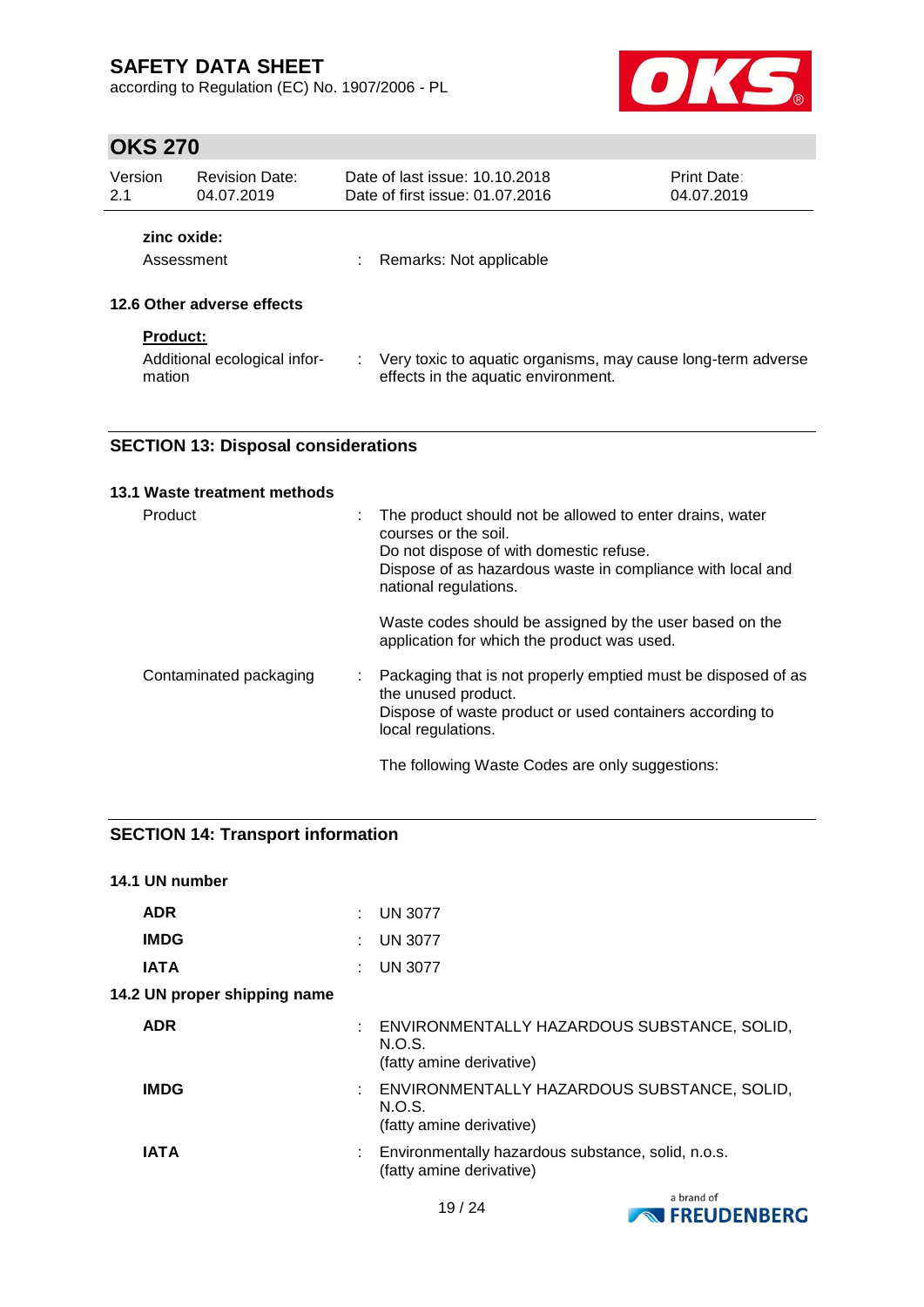according to Regulation (EC) No. 1907/2006 - PL



## **OKS 270**

| Version<br>2.1 |                                                                         | <b>Revision Date:</b><br>04.07.2019                  |  | Date of last issue: 10.10.2018<br>Date of first issue: 01.07.2016 | Print Date:<br>04.07.2019 |  |  |  |
|----------------|-------------------------------------------------------------------------|------------------------------------------------------|--|-------------------------------------------------------------------|---------------------------|--|--|--|
|                | 14.3 Transport hazard class(es)                                         |                                                      |  |                                                                   |                           |  |  |  |
|                | <b>ADR</b>                                                              |                                                      |  | 9                                                                 |                           |  |  |  |
|                | <b>IMDG</b>                                                             |                                                      |  | 9                                                                 |                           |  |  |  |
|                | <b>IATA</b>                                                             |                                                      |  | 9                                                                 |                           |  |  |  |
|                |                                                                         | 14.4 Packing group                                   |  |                                                                   |                           |  |  |  |
|                |                                                                         |                                                      |  |                                                                   |                           |  |  |  |
|                | <b>ADR</b>                                                              | Packing group                                        |  | Ш                                                                 |                           |  |  |  |
|                |                                                                         | <b>Classification Code</b>                           |  | M7                                                                |                           |  |  |  |
|                |                                                                         | <b>Hazard Identification Number</b>                  |  | 90                                                                |                           |  |  |  |
|                | Labels                                                                  |                                                      |  | 9                                                                 |                           |  |  |  |
|                | <b>IMDG</b>                                                             |                                                      |  |                                                                   |                           |  |  |  |
|                |                                                                         | Packing group                                        |  | $\mathbf{III}$                                                    |                           |  |  |  |
|                | Labels<br>EmS Code                                                      |                                                      |  | 9                                                                 |                           |  |  |  |
|                |                                                                         |                                                      |  | F-A, S-F                                                          |                           |  |  |  |
|                |                                                                         | <b>IATA (Cargo)</b>                                  |  |                                                                   |                           |  |  |  |
|                | aircraft)                                                               | Packing instruction (cargo                           |  | 956                                                               |                           |  |  |  |
|                |                                                                         | Packing instruction (LQ)                             |  | Y956                                                              |                           |  |  |  |
|                |                                                                         | Packing group                                        |  | Ш                                                                 |                           |  |  |  |
|                | Labels                                                                  |                                                      |  | Class 9 - Miscellaneous dangerous substances and articles         |                           |  |  |  |
|                |                                                                         | <b>IATA (Passenger)</b>                              |  |                                                                   |                           |  |  |  |
|                |                                                                         | Packing instruction (passen-                         |  | 956                                                               |                           |  |  |  |
|                | ger aircraft)                                                           |                                                      |  |                                                                   |                           |  |  |  |
|                |                                                                         | Packing instruction (LQ)<br>Packing group            |  | Y956<br>$\mathbf{III}$                                            |                           |  |  |  |
|                | Labels                                                                  |                                                      |  | Class 9 - Miscellaneous dangerous substances and articles         |                           |  |  |  |
|                |                                                                         | <b>14.5 Environmental hazards</b>                    |  |                                                                   |                           |  |  |  |
|                |                                                                         |                                                      |  |                                                                   |                           |  |  |  |
|                | <b>ADR</b>                                                              | Environmentally hazardous                            |  | yes                                                               |                           |  |  |  |
|                |                                                                         |                                                      |  |                                                                   |                           |  |  |  |
|                | <b>IMDG</b>                                                             |                                                      |  |                                                                   |                           |  |  |  |
|                |                                                                         | Marine pollutant                                     |  | yes                                                               |                           |  |  |  |
|                |                                                                         | <b>IATA (Passenger)</b><br>Environmentally hazardous |  | yes                                                               |                           |  |  |  |
|                |                                                                         | <b>IATA (Cargo)</b>                                  |  |                                                                   |                           |  |  |  |
|                |                                                                         | Environmentally hazardous                            |  | yes                                                               |                           |  |  |  |
|                | 14.6 Special precautions for user                                       |                                                      |  |                                                                   |                           |  |  |  |
|                |                                                                         | No special precautions required.                     |  |                                                                   |                           |  |  |  |
|                | 14.7 Transport in bulk according to Annex II of Marpol and the IBC Code |                                                      |  |                                                                   |                           |  |  |  |
|                | Remarks                                                                 |                                                      |  | Not applicable for product as supplied.                           |                           |  |  |  |

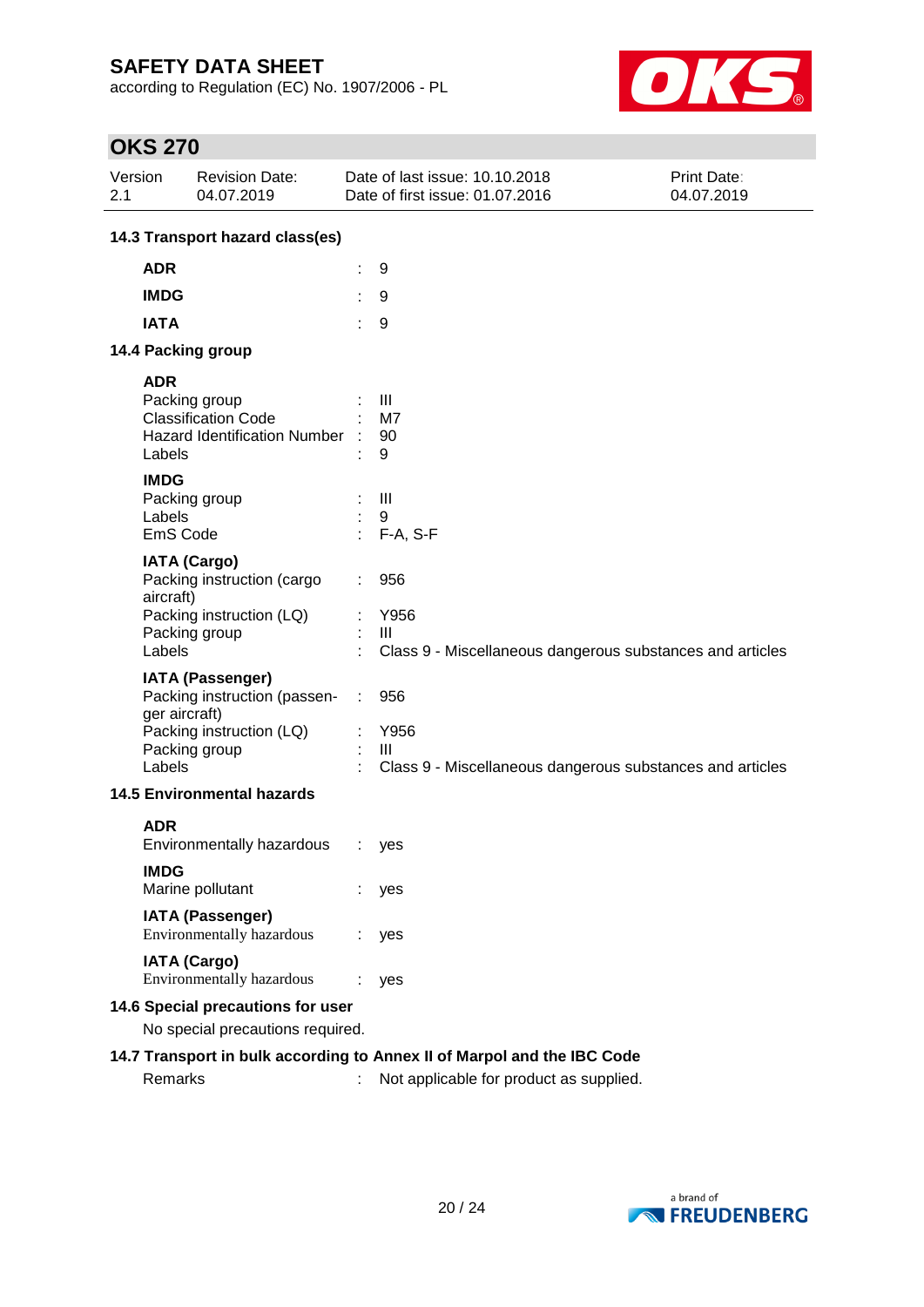according to Regulation (EC) No. 1907/2006 - PL



## **OKS 270**

| Version | Revision Date: | Date of last issue: 10.10.2018  | <b>Print Date:</b> |
|---------|----------------|---------------------------------|--------------------|
| 2.1     | 04.07.2019     | Date of first issue: 01.07.2016 | 04.07.2019         |

### **SECTION 15: Regulatory information**

#### **15.1 Safety, health and environmental regulations/legislation specific for the substance or mixture**

| REACH - Candidate List of Substances of Very High<br>Concern for Authorisation (Article 59).                                                         |     | This product does not contain sub-<br>stances of very high concern (Regu-<br>lation (EC) No 1907/2006 (REACH),<br>Article 57). |
|------------------------------------------------------------------------------------------------------------------------------------------------------|-----|--------------------------------------------------------------------------------------------------------------------------------|
| REACH - List of substances subject to authorisation<br>(Annex XIV)                                                                                   |     | Not applicable                                                                                                                 |
| Regulation (EC) No 1005/2009 on substances that de-<br>plete the ozone layer                                                                         | ÷.  | Not applicable                                                                                                                 |
| Regulation (EC) No 850/2004 on persistent organic pol-<br>lutants                                                                                    | -11 | Not applicable                                                                                                                 |
| Regulation (EC) No 649/2012 of the European Parlia-<br>ment and the Council concerning the export and import<br>of dangerous chemicals               | ÷.  | Not applicable                                                                                                                 |
| REACH - Restrictions on the manufacture, placing on<br>the market and use of certain dangerous substances,<br>preparations and articles (Annex XVII) | ÷.  | Not applicable                                                                                                                 |

#### E1

Seveso III: Directive 2012/18/EU of the European Parliament and of the Council on the control of major-accident hazards involving dangerous substances.  $Q$ uantity 1  $Q$ uantity 2

| E1                         | ENVIRONMENTAL<br><b>HAZARDS</b>                                                                                     | Quantity T<br>100 t | Quantity 2<br>200 t |
|----------------------------|---------------------------------------------------------------------------------------------------------------------|---------------------|---------------------|
| Volatile organic compounds | : Directive 2010/75/EU of 24 November 2010 on industrial<br>emissions (integrated pollution prevention and control) |                     |                     |

Remarks: Not applicable

Other regulations:

Act of 25 February 2011 on the Chemical Substances and Their Mixtures (consolidated text Dz. U. 2015, item 1203).

Regulation (EC) No 1272/2008 of the European Parliament and of the Council of 16 December 2008 on classification, labelling and packaging of substances and mixtures, amending and repealing Directives 67/548/EEC and 1999/45/EC, and amending Regulation (EC) No 1907/2006 (Official Journal of the European Union L 353 from 31.12.2008) with further adaptation to technical progress (ATP 1-7).

Regulation (EC) No 1907/2006 of the European Parliament and of the Council of 18 December 2006 concerning the Registration, Evaluation, Authorisation and Restriction of Chemicals (REACH), establishing a European Chemicals Agency, amending Directive 1999/45/EC and repealing Council Regulation (EEC) No 793/93 and Commission Regulation (EC) No 1488/94 as well as Council Directive 76/769/EEC and Commission Directives 91/155/EEC, 93/67/EEC,

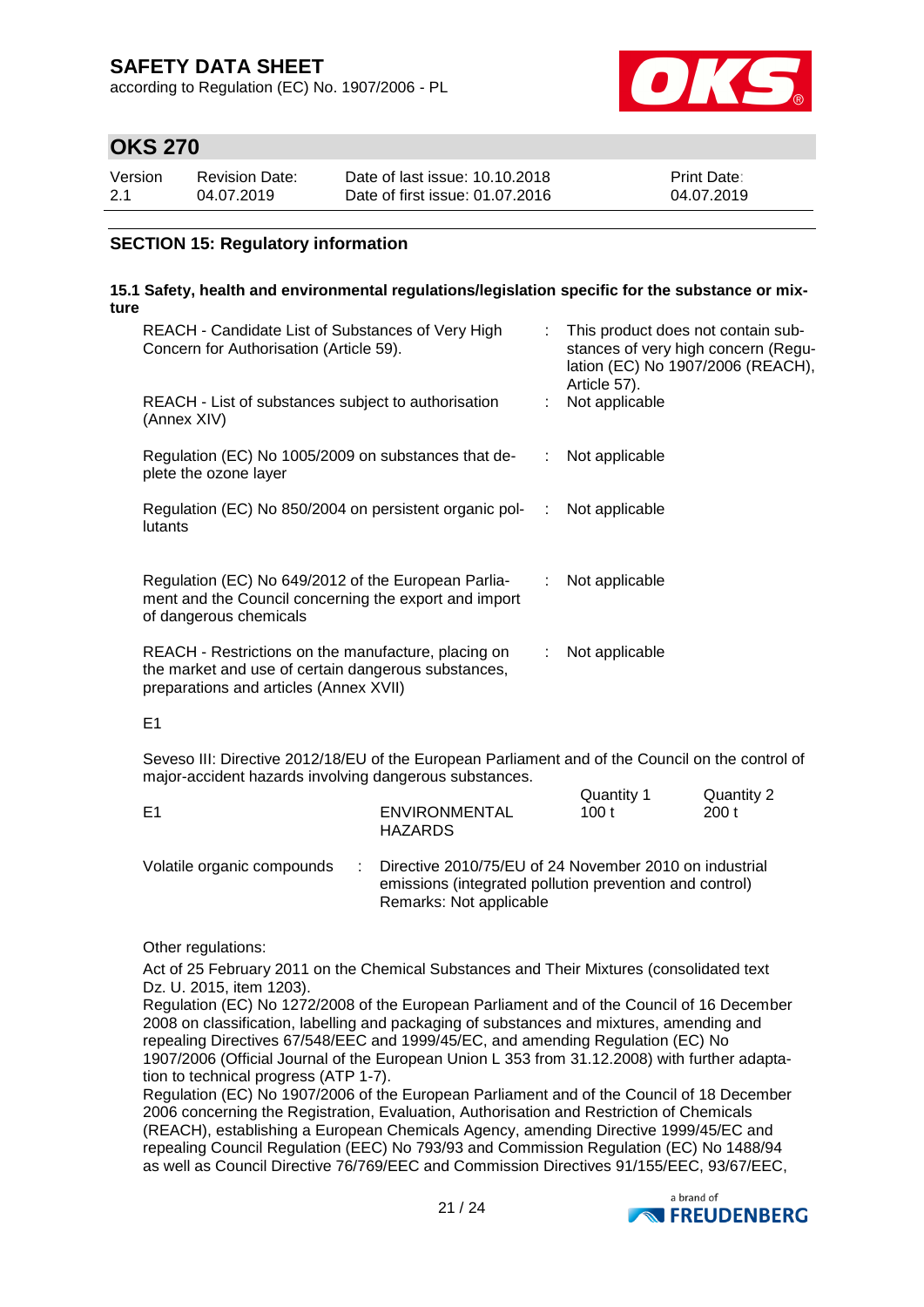according to Regulation (EC) No. 1907/2006 - PL



### **OKS 270**

| Version | Revision Date: | Date of last issue: 10.10.2018  | <b>Print Date:</b> |
|---------|----------------|---------------------------------|--------------------|
| 2.1     | 04.07.2019     | Date of first issue: 01.07.2016 | 04.07.2019         |

93/105/EC and 2000/21/EC (Official Journal of the European Union L 396 from 30.12.2006, as amended).

Commission Regulation (EU) 2015/830 of 28 May 2015 amending Regulation (EC) No

1907/2006 of the European Parliament and of the Council on the Registration, Evaluation, Authorisation and Restriction of Chemicals (REACH)

Ordinance of the Minister of Health of 10 August 2012 concerning the criteria and procedure of classification of chemical substances and their mixtures (consolidated text Dz. U. of 2015., pos. 208).

Ordinance of the Minister of Economy, Labour and Social Policy of 21st December 2005 concerning the basic requirements for personal protective equipment (Dz. U. Nr. 259, item 2173). Ordinance of the Minister of Labour and Social Policy of 12 June 2018 concerning the highest allowable concentrations and levels of the agents harmful for health in the workplace (OJ 2018 pos 1286)

Ordinance of the Minister of Health of 2nd February 2011 concerning tests and measurement of agents harmful for health in the workplace (Dz. U. Nr. 33, item 166).

Ordinance of the Minister of Health of 30th December 2004 on the health and safety of workers related to chemical agents at work (Dz. U. from 2005, Nr. 11, item 86, as amended).

Act of 14 December 2012. on Waste (Journal of Laws of 2013. pos. 21, as amended). Act of 13 June 2013. On packaging and packaging waste Journal. U. of 2013. Item. 888, as amended).

Ordinance of the Minister of Environment of 9th December 2014 on Waste Catalog (Dz. U. 2014 item 1923).

Ordinance of the Minister of Environment on the requirements for carrying out the process of thermal treatment of waste and how to deal with waste produced in the process. (Dz. U. of 2016., Pos. 108)

Act of 19 August 2011 on transport of dangerous goods (Dz. U. Nr. 227, item 1367, as amended).

Government Statement of 26 July 2005 on enforcing of changes Annexes A and B of European Agreement concerning international transport of dangerous goods by road (ADR) (Dz. U. Nr. 178, item 1481, as amended).

Ordinance of the Minister of Health of 20th April 2012 concerning labeling of containers of dangerous substances and dangerous mixtures and some mixtures ((consolidated text) Dz. U. z 2015 nr. 0 poz. 450).

Ordinance of the Minister of Health of 11th June 2012 concerning categories of dangerous substances and dangerous mixtures for which containers must be fitted with child-resistant fastenings and a tactile warning of danger (Dz. U. from 2012, item 688 as amended).

### **15.2 Chemical safety assessment**

This information is not available.

### **SECTION 16: Other information**

#### **Full text of H-Statements**

| H <sub>304</sub> | : May be fatal if swallowed and enters airways.            |
|------------------|------------------------------------------------------------|
| H315             | : Causes skin irritation.                                  |
| H317             | : May cause an allergic skin reaction.                     |
| H <sub>319</sub> | : Causes serious eye irritation.                           |
| H373             | : May cause damage to organs through prolonged or repeated |

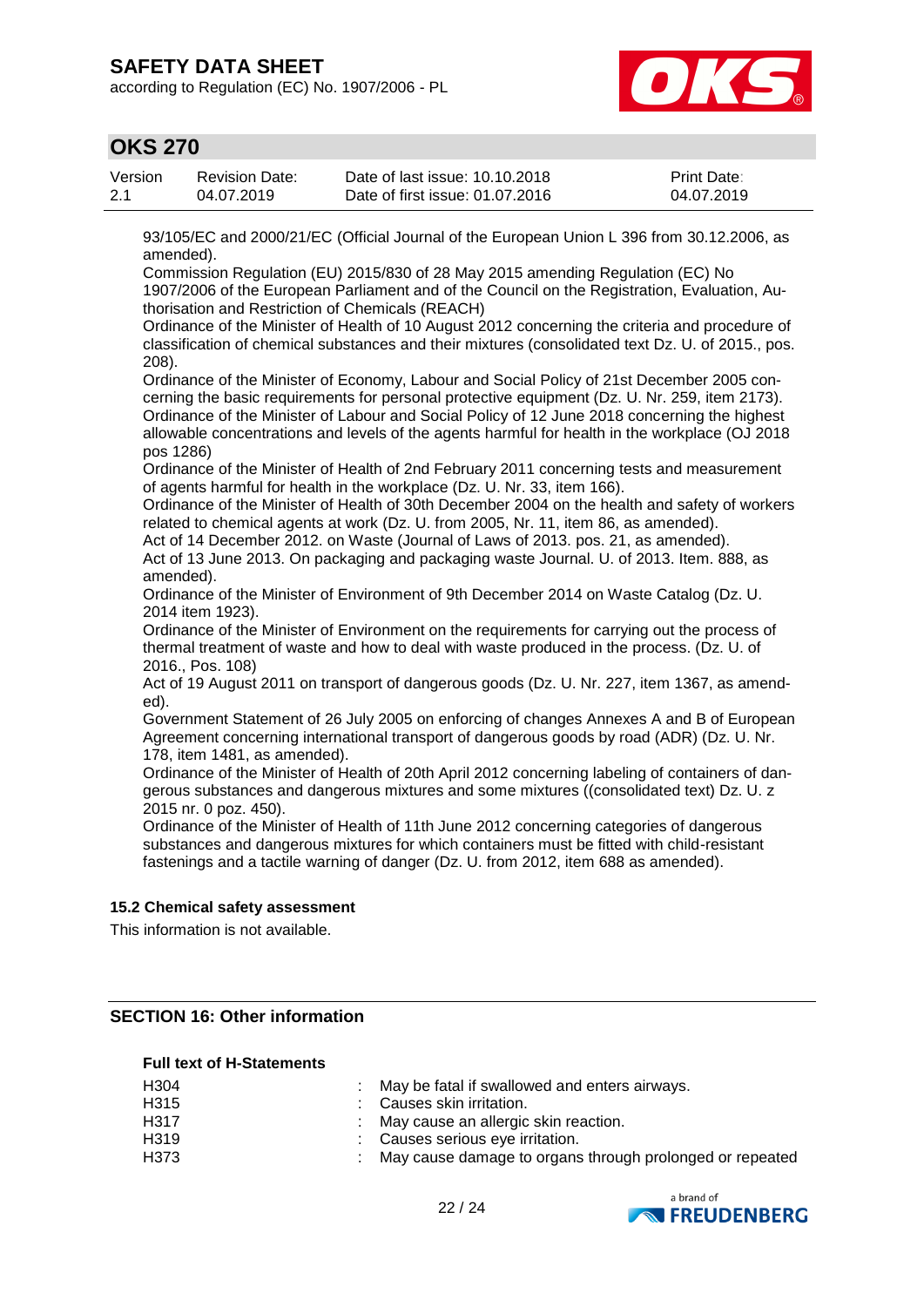according to Regulation (EC) No. 1907/2006 - PL



## **OKS 270**

| Version<br>2.1 | <b>Revision Date:</b><br>04.07.2019     |  | Date of last issue: 10.10.2018<br>Date of first issue: 01.07.2016                                                                                                                                                                                                                                                                                                                                                                                                                                                                                                                                                                                                                                                                                                                                  | Print Date:<br>04.07.2019 |
|----------------|-----------------------------------------|--|----------------------------------------------------------------------------------------------------------------------------------------------------------------------------------------------------------------------------------------------------------------------------------------------------------------------------------------------------------------------------------------------------------------------------------------------------------------------------------------------------------------------------------------------------------------------------------------------------------------------------------------------------------------------------------------------------------------------------------------------------------------------------------------------------|---------------------------|
| H400<br>H410   |                                         |  | exposure if swallowed.<br>Very toxic to aquatic life.<br>Very toxic to aquatic life with long lasting effects.                                                                                                                                                                                                                                                                                                                                                                                                                                                                                                                                                                                                                                                                                     |                           |
|                | <b>Full text of other abbreviations</b> |  |                                                                                                                                                                                                                                                                                                                                                                                                                                                                                                                                                                                                                                                                                                                                                                                                    |                           |
|                |                                         |  |                                                                                                                                                                                                                                                                                                                                                                                                                                                                                                                                                                                                                                                                                                                                                                                                    |                           |
| Note H         |                                         |  | The classification and labelling shown for this substance ap-<br>plies to the hazardous property(ies) indicated by the hazard<br>statement(s) in combination with the hazard class(es) and<br>category(ies) shown. The requirements of Article 4 for manu-<br>facturers, importers or downstream users of this substance<br>apply to all other hazard classes and categories. For hazard<br>classes where the route of exposure or the nature of the ef-<br>fects leads to a differentiation of the classification of the haz-<br>ard class, the manufacturer, importer or downstream user is<br>required to consider the routes of exposure or the nature of<br>the effects not already considered. The final label shall follow<br>the requirements of Article 17 and of section 1.2 of Annex I. |                           |
| Note L         |                                         |  | The classification as a carcinogen need not apply if it can be<br>shown that the substance contains less than 3 % DMSO ex-<br>tract as measured by IP 346 "Determination of polycyclic aro-<br>matics in unused lubricating base oils and asphaltene free<br>petroleum fractions - Dimethyl sulphoxide extraction refractive<br>index method", Institute of Petroleum, London. This note ap-<br>plies only to certain complex oil-derived substances in Part 3.                                                                                                                                                                                                                                                                                                                                    |                           |

ADN - European Agreement concerning the International Carriage of Dangerous Goods by Inland Waterways; ADR - European Agreement concerning the International Carriage of Dangerous Goods by Road; AICS - Australian Inventory of Chemical Substances; ASTM - American Society for the Testing of Materials; bw - Body weight; CLP - Classification Labelling Packaging Regulation; Regulation (EC) No 1272/2008; CMR - Carcinogen, Mutagen or Reproductive Toxicant; DIN - Standard of the German Institute for Standardisation; DSL - Domestic Substances List (Canada); ECHA - European Chemicals Agency; EC-Number - European Community number; ECx - Concentration associated with x% response; ELx - Loading rate associated with x% response; EmS - Emergency Schedule; ENCS - Existing and New Chemical Substances (Japan); ErCx - Concentration associated with x% growth rate response; GHS - Globally Harmonized System; GLP - Good Laboratory Practice; IARC - International Agency for Research on Cancer; IATA - International Air Transport Association; IBC - International Code for the Construction and Equipment of Ships carrying Dangerous Chemicals in Bulk; IC50 - Half maximal inhibitory concentration; ICAO - International Civil Aviation Organization; IECSC - Inventory of Existing Chemical Substances in China; IMDG - International Maritime Dangerous Goods; IMO - International Maritime Organization; ISHL - Industrial Safety and Health Law (Japan); ISO - International Organisation for Standardization; KECI - Korea Existing Chemicals Inventory; LC50 - Lethal Concentration to 50 % of a test population; LD50 - Lethal Dose to 50% of a test population (Median Lethal Dose); MARPOL - International Convention for the Prevention of Pollution from Ships; n.o.s. - Not Otherwise Specified; NO(A)EC - No Observed (Adverse) Effect Concentration; NO(A)EL - No Observed (Adverse) Effect Level; NOELR - No Observable Effect Loading Rate; NZIoC - New Zealand Inventory of Chemicals; OECD - Organization for Economic Co-operation and Development; OPPTS - Office of Chemical Safety and Pollution Prevention; PBT - Persistent, Bioaccumulative and Toxic substance; PICCS - Philippines Inventory of Chemicals and Chemical Substances; (Q)SAR - (Quantitative) Structure Activity Relationship; REACH - Regulation (EC) No